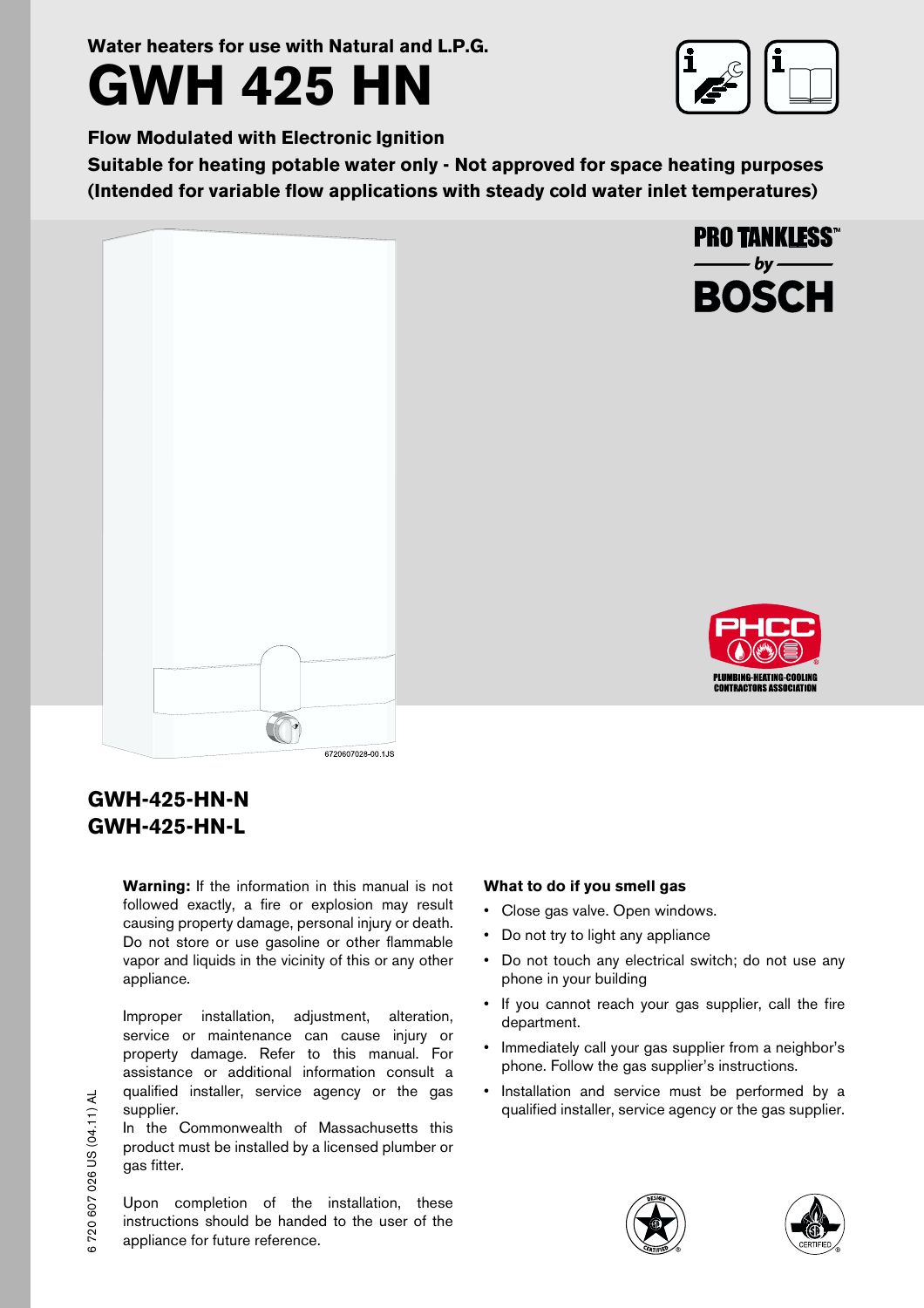# TABLE OF CONTENTS



Upon completion of the installation, these instructions should be handed to the user of the appliance for future reference.

In the Commonwealth of Massachusetts this product must be installed by a licensed plumber or gas fitter.



If the information in this manual is not followed exactly, a fire or explosion may result causing property damage, personal injury or death.

## FOR YOUR SAFETY

Do not store or use gasoline or other flammable, combustible or corrosive vapors and liquids in the vicinity of this or any other appliance.

### WHAT TO DO IF YOU SMELL GAS

- Do not try to light any appliance.
- Do not touch any electrical switch; do not use any phone in your building.
- Immediately call your gas supplier from a neighbor's phone. Follow the gas supplier's instructions.
- If you cannot reach your gas supplier, call the fire department.
- Installation and service must be performed by a qualified installer, service agency or the gas supplier.

| Safety before turning on the heater Page 11 |  |
|---------------------------------------------|--|
|                                             |  |
|                                             |  |
|                                             |  |
|                                             |  |
|                                             |  |
|                                             |  |
|                                             |  |
|                                             |  |
|                                             |  |
|                                             |  |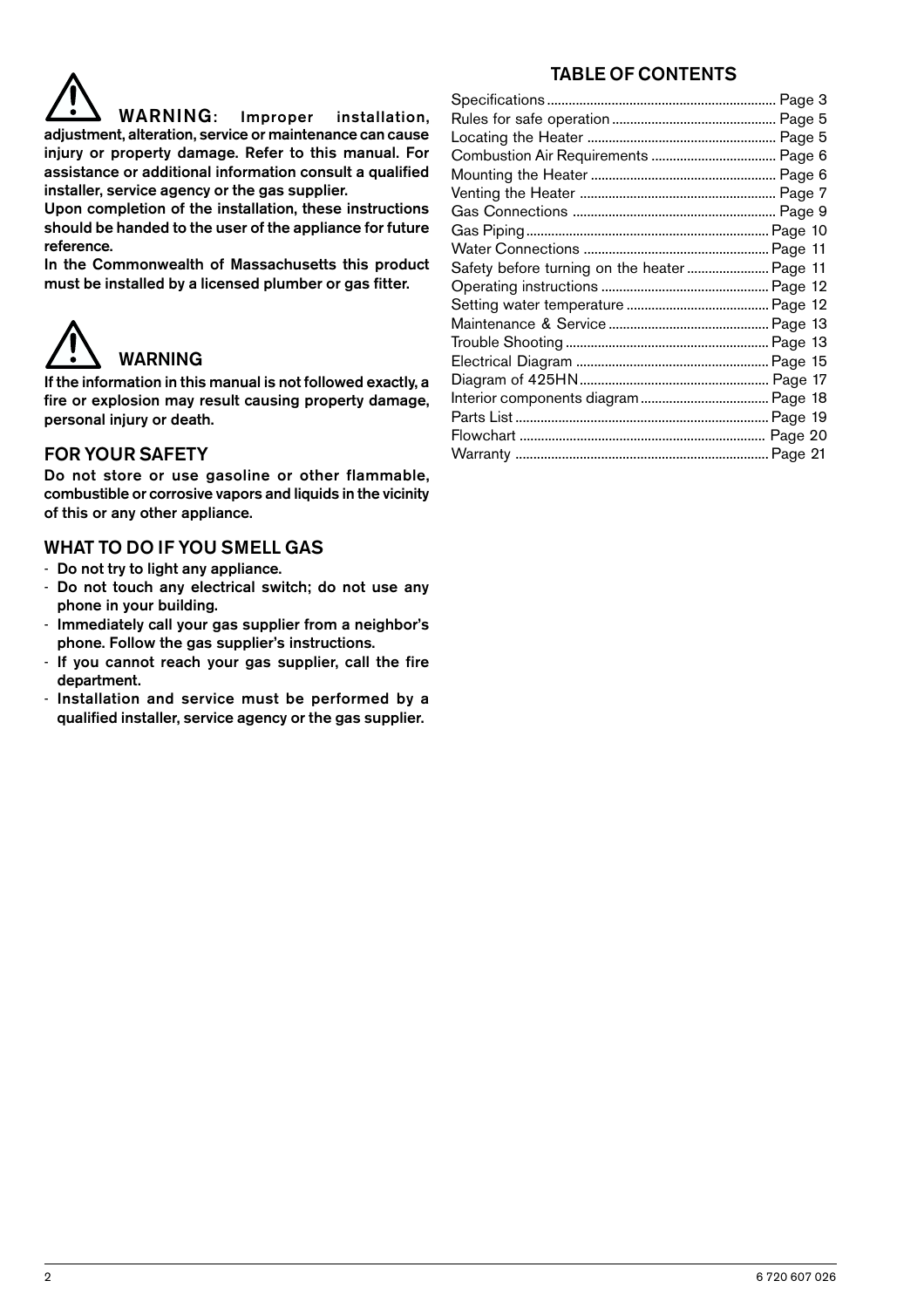#### Principle of Operation:

When a hot water faucet is opened, the water flow through the heater causes the gas valve to open. At the same time the hydro-generator activates the electronics which sends a spark to the pilot. The flame sensor confirms the pilot has been lighted and allows the first two burners to come on. The flame sensor confirms correct activation and all burners come on. The pilot goes off. The heat exchanger coils absorb the heat generated by the burners and transfer heat to the water. When the hot water faucet is shut off, the gas valve automatically closes and the burners turn off. Your hot water faucet is an ignition key to activate the water heater, giving you control over your hot water energy use. Every time you turn off your hot water faucet, the energy consumption of your hot water returns to zero.

### FEATURES

- Electronic Pilot Ignition driven by hydro-generator
- High Quality Materials for Long Working Life.
- Copper heating coils for endless supply of hot water.
- Burner output proportional to hot water flow demand for maximum energy efficiency.
- Safety flame sensor at pilot burner.
- Automatic overheating protection shut-off sensor.
- Flue gas safety device.
- Stainless steel burners with stabilized blue flame.
- Built-in corrosion resistant draft diverter.
- Compact space saver: mounts on a wall with two hooks.
- Easily removable one-piece cover.
- Easy one person installation.
- Adjustable water flow restrictor to ensure that water flow demand will not exceed the heating capacity of the heater.
- On/Off Switch to activate system.
- Red LED indicator flashes with low water pressure.
- Green LED indicator main burner operation.

BOSCH is constantly improving our products, therefore specifications are subject to change without prior notice.

#### 425 HN LP and 425 HN NG Specifications

|                     | Gas Input max.: 117,000 Btu/hr<br>min.: 28,000 Btu/hr                              |                                                                   |
|---------------------|------------------------------------------------------------------------------------|-------------------------------------------------------------------|
|                     | Water Connection 1/2" Thread fitting NPT                                           |                                                                   |
|                     | H x W x D 29 3/4" x 18 1/4" x 8 3/4"                                               |                                                                   |
| Vent 5"             |                                                                                    |                                                                   |
|                     | Gas Connection 1/2" NPT thread                                                     |                                                                   |
|                     | Min. Water Pressure 18 Psi at 4 GPM                                                |                                                                   |
|                     | Max. Water Pressure 150 Psi                                                        |                                                                   |
|                     | Shipping Weight 43 LB                                                              |                                                                   |
| Net Weight 40 LB    |                                                                                    |                                                                   |
| 1.8 GPM at 90° rise |                                                                                    |                                                                   |
| 3.7 GPM at 45° rise |                                                                                    |                                                                   |
|                     | Min. Water Flow 1/2 gal/min                                                        |                                                                   |
|                     | LP GAS Supply Pressure<br>(before 425 HN regulator)                                | min. 11" W.C.<br>max. 14" W.C.*                                   |
|                     | Required LP GAS Pressure at inlet<br>tap while 425 HN is operating: 10.5" W.C.     |                                                                   |
|                     | LP GAS Burner Manifold pressure while 425 HN is<br>operating at maximum input:     | 9.0" W.C.                                                         |
|                     | Natural Gas Supply Pressure<br>(before 425 HN regulator)                           | min.: 7" W.C.<br>max.: 14" W.C.*                                  |
|                     | Required Natural Gas Pressure at inlet<br>tap while 425 HN is operating: 5.7" W.C. |                                                                   |
|                     | operating at maximum input:                                                        | Natural Gas Burner Manifold Pressure while 425 HN is<br>4.2" W.C. |
|                     |                                                                                    |                                                                   |

\* Inlet gas pressure before 425 HN regulator must not exceed this value. Pressure may need to be adjusted for high altitudes, see page 7.

### UNPACKING THE 425 HN HEATER

This heater is packed securely. The box includes one water connection fitting, a control knob with collar, a gas pressure regulator, a pressure relief valve, an incandescent particle tray, two hooks for hanging the heater, this manual and a warranty registration card. Do not lose this manual, as there is a charge for replacement. Please complete and return the enclosed warranty registration card.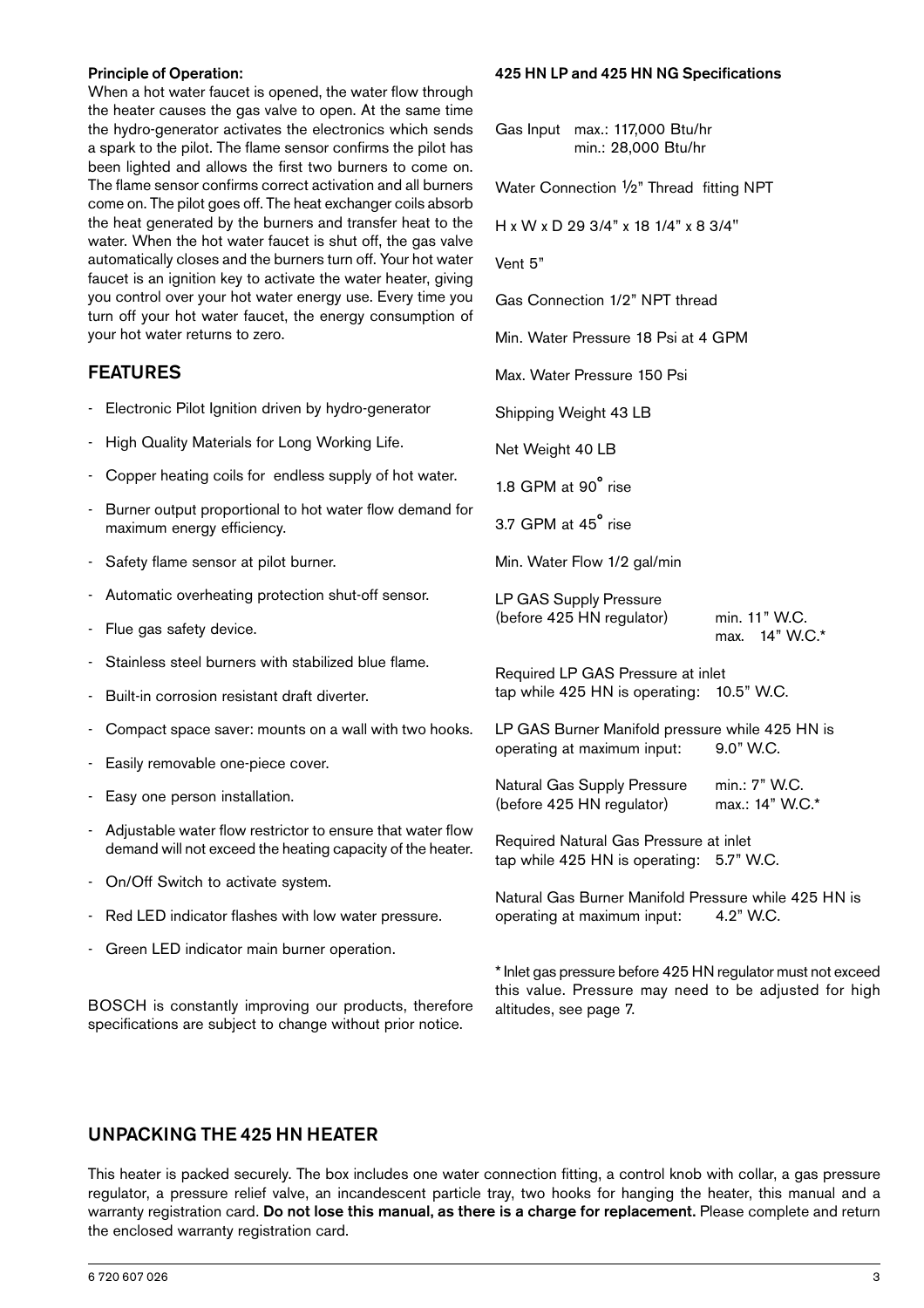

FRONT VIEW SIDE VIEW

MINIMUM INSTALLATION CLEARANCES FROM COMBUSTIBLE AND NON COMBUSTIBLE MATERIALS FOR ALCOVE OR CLOSET INSTALLATIONS



|                      | MODEL 425 HN |
|----------------------|--------------|
| TOP (A)              | 12"          |
| FRONT (B)            | 4"           |
| <b>BACK</b>          | ∩"           |
| <b>SIDES</b>         | 4"           |
| FLOOR (C)            | 12"          |
| <b>VENT DIAMETER</b> | 5"           |

# MODEL 425HN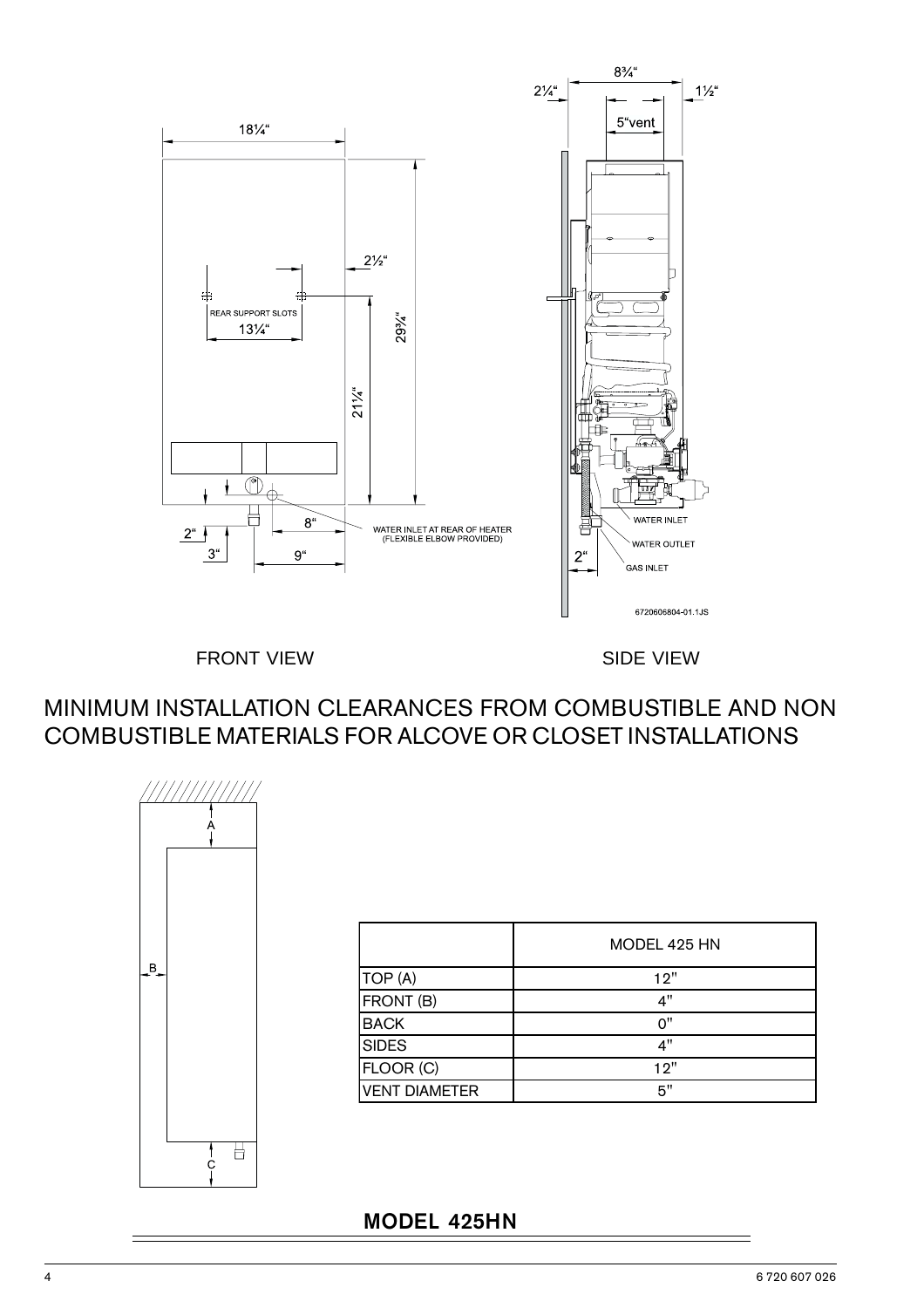## GENERAL RULES TO FOLLOW FOR SAFE OPERATION

1. You should follow these instructions when you install your heater. In the United States: The installation must conform with local codes or, in the absence of local codes, the National Fuel Gas Code ANSI Z223.1/NFPA 54.

In Canada: The Installation should conform with CGA B149.(1,2) INSTALLATION CODES and /or local installation codes.

2. Carefully plan where you install the heater. Correct combustion air supply and flue pipe installation are very important. If not installed correctly, fatal accidents can be caused by lack of air, carbon monoxide poisoning or fire.

3. The place where you install the heater must have enough ventilation. The National Fire Codes do not allow gas fired water heater installation in bathrooms, bedrooms or any occupied rooms normally kept closed. See the section below on locating the heater.

4. You must vent your heater. See section on VENTING, Page 6.

5. The appliance must be disconnected from the gas supply piping system during any pressure testing at pressures in excess of 1/2 Psig (3.5 kPa).

The appliance must be isolated from the gas supply piping system by closing its individual manual shutoff valve during any pressure testing of the gas supply piping system at test pressures equal to or more than 1/2 Psig (3.5Kpa). The appliance and its gas connection must be leak tested before placing the appliance in operation.

6. Keep water heater area clear and free from combustibles and flammable liquids. Do not locate the heater over any material which might burn.

7. Correct gas pressure is critical for the optimum operation of this heater (see specifications on page 2). Gas piping must be sized to provide the required pressure at the maximum output of the heater, while all the other gas appliances are in operation. Check with your local gas supplier, and see the section on connecting the gas supply.

8. Should overheating occur or the gas supply fail to shut off, turn off the gas supply at the manual gas shut off valve on the gas line.

9. Do not use this appliance if any part has been underwater. Immediately call a qualified service technician to inspect the appliance and to replace any part of the control system and any gas control which has been underwater.

## PROPER LOCATION FOR INSTALLING YOUR **HEATER**

Carefully select the location of your new heater. For your safety and for proper heater operation, you must provide an abundant supply of combustion air and a proper venting.

The heater may still operate even when improperly vented. It will, however, be less efficient and could eventually damage the heater. It could even result in human sickness or death due to oxygen deprivation and carbon monoxide poisoning. Follow the guidelines below:

1. Place your heater as close to a vent or chimney as possible.

2. National building codes require that you do not install this appliance in bathrooms, bedrooms or any occupied rooms normally kept closed.

3. Simultaneous operation of other appliances such as exhaust fans, ventilation systems clothes dryers, fireplaces or wood stoves could create a vacuum effect in your home which could cause dangerous combustion by-products to spill back into your home rather than venting to the outside through the flue. Confirm that your 425 HN is venting properly when all these other appliances are running. See section on venting.

Do not obstruct the flow of combustion and ventilation air to the appliance. If installed near a clothes dryer it is very important that the dryer be properly vented. Failure to properly vent a dryer could result in a gradual accumulation of lint on the water heater fin coils and burners, leading to a dangerous condition of vent blockage and poor unsafe combustion.

4. Your hot water lines should be kept short to save energy. It is always best to have hot water lines insulated.

5. This product is neither designed nor approved for outside installations. This product is not approved for manufactured homes (mobile home), recreational vehicles (RV) or boats. Reference ANSI Z21.10.3.

WARNING: The water in this water heater is cold and always remains cold except for the times that hot water is being used DO NOT INSTALL IN AN AREA WHERE IT COULD FREEZE.

This heater is neither designed for nor approved for outside installation.

Drain the heater entirely if freezing temperatures are anticipated in area where heater is installed by disconnecting both the inlet and outlet water connections from the heater (disconnect the outlet flex line from where it connects to the copper heat exchanger). Additionally remove the drain plug under the water valve. See Fig. 1.



Fig. 1 - Water heater drain plug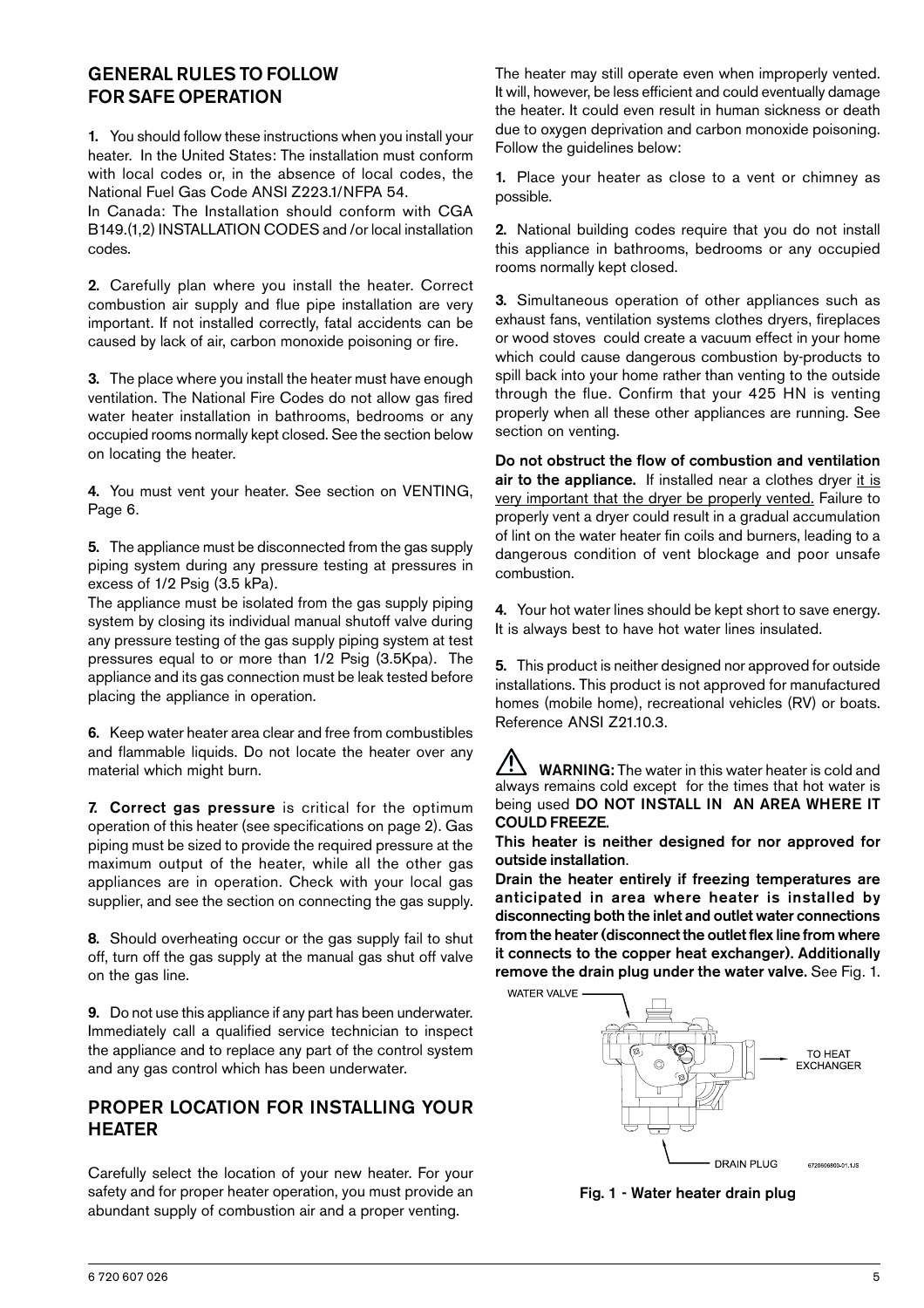WARNING: Flammable materials, gasoline, pressurized containers, or any other items or articles that are potentially fire hazards must NOT be placed on or adjacent to the heater. The appliance area must be kept free of all combustible materials, gasoline and other flammable vapors and liquids.

# COMBUSTION AIR REQUIREMENTS

The 425 HN water heater holds cold water in its copper heat exchanger and brass water valve when not in use. Because of this, any cold air that comes down through the unit's vent pipe is capable of freezing these components. This Installation Manual specifies the minimum vertical vent pipe and the amount of combustion air required for this unit. When all requirements are followed, the unit will operate properly and safely. However, there may still be a risk of freezing due to negative draft if all the combustion appliances in the area are not being supplied with a sufficient amount of make-up air. A wood stove or furnace may pull combustible air down through the 425 HN vent system, leaving the cold infiltrating air capable of freezing the cold water in the 425 HN heat exchanger. More make up air is the solution. Follow the instructions on venting and checking adequacy of make up air. A HVAC specialist should be used to design solutions for providing more make-up air if necessary.

Observe the following instructions concerning combustion air.

Appliances located in unconfined spaces:

- a) An unconfined space is one whose volume is greater than 50 cubic feet per 1000 Btu per hour of the combined rating of all appliances installed in the space. That would be 5850 cubic feet for the 425HN alone.
- b) In unconfined spaces in buildings of conventional frame, masonry, or metal construction, infiltration is normally adequate to provide air for combustion, ventilation, and dilution of flue gasses.



Appliances located in confined spaces:

The confined space must be provided with two permanent openings, one commencing within 12 inches of the top and one commencing within 12 inches of the bottom of the enclosure. Each opening must have a minimum free area of one square inch per:

- 1000 Btu/hr if all air is taken from inside the building.
- 2000 Btu/hr if all air is taken from the outside by horizontal ducts.
- 4000 Btu/hr if all air is taken from the outside by direct openings or vertical ducts.

Or the confined space must be provided with one permanent opening or duct that is within 12 inches of the ceiling of the enclosure. This opening must have a minimum free area of one square inch per:

- 3000 Btu/hr if all air is taken from the outside by a direct opening or vertical duct.

Louvers, grills and screens have a blocking effect. If the effective free area is not known, increase the sizes of your openings by 75% if your louvers are wood and by 30% if your louvers are metal. Refer to the National Fuel Gas Code for complete information. In buildings of tight construction all air should be taken from outside.

# CLEARANCES

The 425 HN is design certified for installation on a combustible wall and for installation in an alcove or closet with the minimum clearances to combustible and non combustible construction listed below

- A. Top 12 inches (306 mm)
- B. Front 4 inches (102 mm)
- C. Back 0 inches
- D. Sides 4 inches (102mm)
- E. Bottom 12 inches (306 mm)

Clearance from vent is dependent upon the clearance rating of the venting material used. For example: type B-1 vent is approved for 1 inch clearance.

Note: Typically, the minimum clearence to combustible materials should not be less than 6" for single wall flue pipe. Note that this clearance can be reduced if combustible materials are protected as per table VI of the National Fuel Gas Code or if Type B gas vent is used.

# MOUNTING INSTALLATION

The 425HN is design certified for mounting on a wall. Secure the two L shaped hooks, which are provided with heater, to a wall surface. Place them 13 ¼" apart as shown in Fig. 2.

Do not install this appliance on a carpeted wall or over floor covering which is combustible, such as carpet. The heater must be mounted on a wall using appropriate anchoring materials. If wall is a stud wall sheathed with plasterboard, it is recommended that support board(s), either 1x4's or 1/2" (minimum) plywood first be attached across a pair of studs and then the heater should be attached to the support boards. See Fig. 2.

Expansion and contraction of piping due to changing water temperature in the pipes imparts movement to the heater which, if mounted directly to a brittle, friable board, such as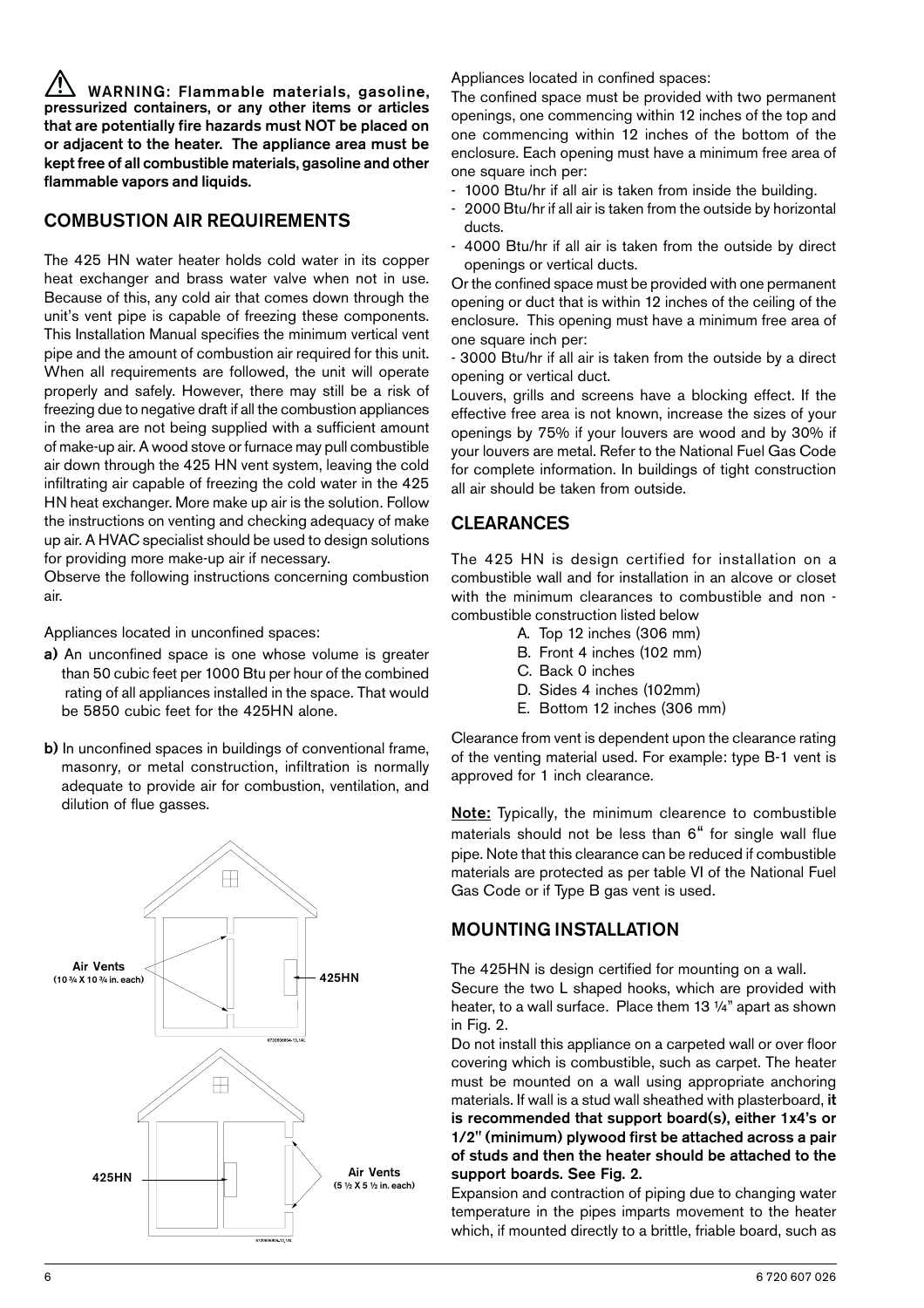plasterboard, can cause failure of mounting.

In earthquake-prone zones, CEC recommends that installers use a large washer and lag screw through the existing holes used to hang the heater to affix the upper third of the heater to the mounting board. To affix the lower third of the heater, CEC recommends that two new holes be drilled in the heater's frame, each one 16 inches below the top two holes, and that washers and lag screws be used to secure the lower portion of the heater to a spacing board.

*Before installing the unit, be certain you have the correct heater for your type of Gas – Propane or Natural Gas. Identification labels are found on the shipping box, and on the rating plate which is located on the right side panel of* the cover. Also, each burner orifice is stamped with a number (79 for LPG and 120 for Natural Gas).



Fig. 2 - Mounting the Heater

The incandescent particle tray (shipped loose in the carton with the water heater) must be attached at the bottom of the water heater front cover at the time of installation. Use the screws provided. See figure 3



# Vent pipe connection.

### WARNING: Do not reduce the vent pipe size. See Fig. 4 for high altitude installations

The heater must be vented to the outside following all local ordinances and specifications for installing a gas appliance vent or chimney. The heater must be located as close as practicable to a vertically rising chimney or vent that has a listed vent cap at its termination point. The venting system must be designed and constructed so as to develop a positive flow adequate to remove flue gasses to the outdoors. Consult the National Fuel Gas Code if the vent will have elbows or share venting with another natural draft

#### appliance. The heater should never be common vented with a mechanically vented appliance. Single wall vent pipe is not recommended, if used consult the National Fuel Gas Code.

Horizontally venting to a sidewall vent terminator or a vertically constructed vent stack along an outside wall of a building is not permissible. A Powervent (Model AQ-1), with a proof-of-draft safety interlock device, is required and is available in order to sidewall vent. Contact your dealer. In the Commonwealth of Massachusetts: Powervented applications must utilize proof-of-draft safety interlock device.

VERTICAL GAS VENT: A 5 inch diameter gas vent constructed of double wall Type B gas vent is recommended. 6 inch is required in elevations greater than 2000 feet, see Fig. 4. Any gas vent section that is greater than 45 degrees from the vertical is considered horizontal. Horizontal sections must slope upwards at least 1/4 inch for every foot of its horizontal length and be properly supported. Keep the horizontal section short and avoid too many elbows. The minimum vertical gas vent height allowed is 6 feet; horizontal vent connectors and elbows are not to be considered in the total gas vent height. All gas vent sections must be secured to each other with sheet metal screws and be properly supported.

The gas vent constructed of double wall Type B gas vent must terminate above the roof surface with a listed vent cap at a height that's in accordance with Figure A or B and their table, provided they are at least 8 feet (2.4 m) from a vertical wall or similar obstruction. All other gas vents that are not able to terminate within the minimum specified height allowed must terminate not less than 2 feet (0.6 m) above the highest point where it's passed through the roof and at least 2 feet (0.6 m) higher than any vertical wall or similar obstruction within 10 feet (3.1 m).

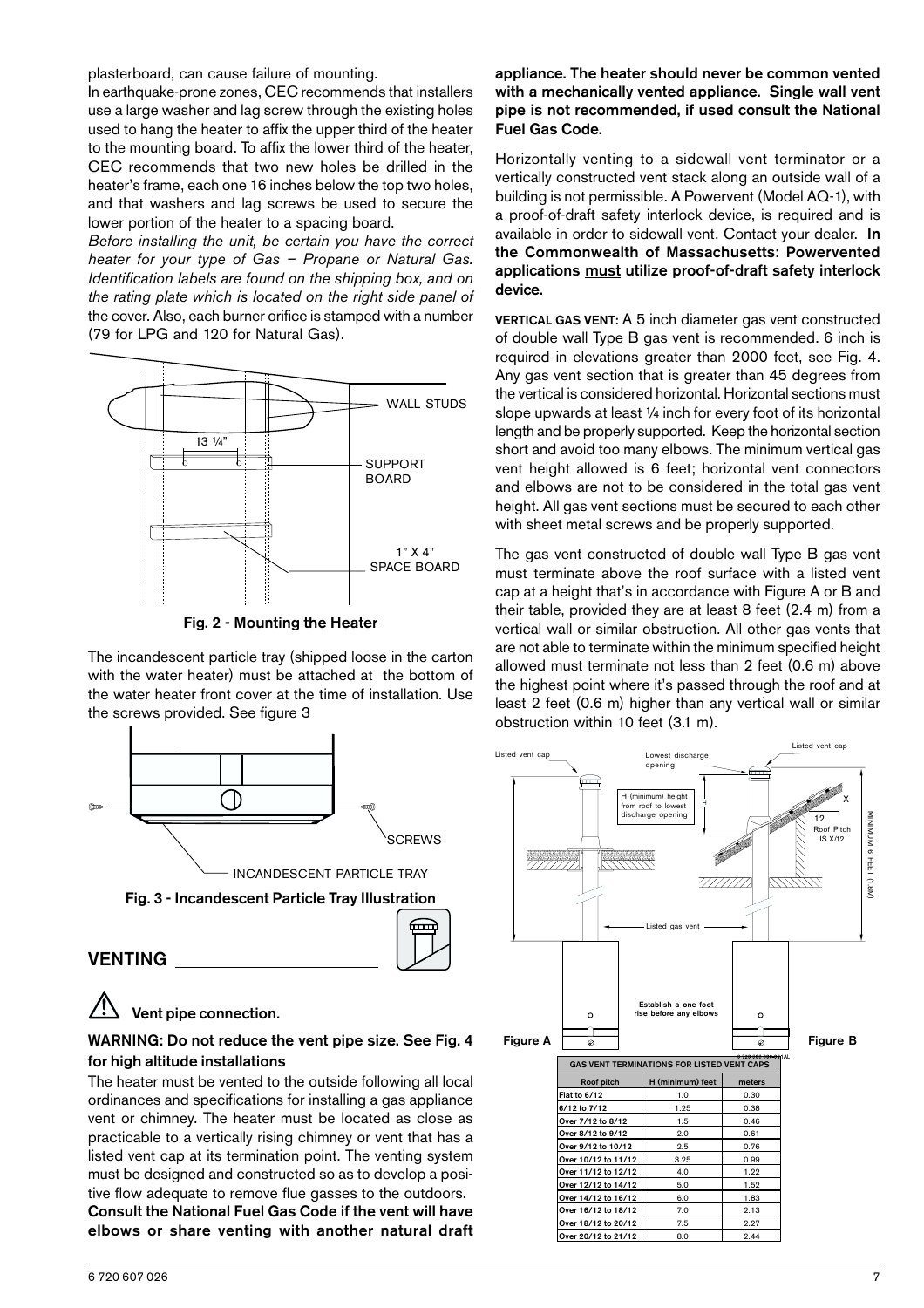MASONRY CHIMNEY: Masonry chimneys shall be built and installed in accordance with NFPS 211 or local codes. A minimum 5" diameter gas vent pipe (metal double wall Type B), or an approved clay flue liner or a listed chimney lining system must be used when venting into a naturally drafting, internal masonry chimney. 6 inch is required in elevations greater than 2000 feet, see Fig. 4. Local codes may require the use of both gas vent *and* an approved lining system when venting into a masonry chimney. The Commonwealth of Massachusetts requires the use of a listed liner. Lining systems include approved clay flue lining, a listed chimney lining system or other approved material that will resist corrosion, erosion, softening, or cracking from exhaust flue gases at temperatures up to 1800 degrees F. The lining system must be listed for use with naturally drafting, draft hood equipped gas appliances. Follow local codes and refer to NFGC 54 and NFPA 58.

When connecting the water heater to a masonry chimney the following connector guidelines must be followed for safe and proper operation: An approved gas vent connector must be attached to the top of the water heater and rise vertically at least 12" before entering into an approved gas vent connector elbow. Any gas vent section that is greater than 45 degrees from the vertical is considered horizontal. If a horizontal vent connector is to be used to connect the vertical gas vent connector on the top of the water heater to the masonry chimney, that approved horizontal gas vent connector must be kept as short as possible and must be sloped upwards at least 1/4" per foot of its length. This connector must be supported throughout its horizontal length. This horizontal gas vent connection may be no greater than 75% of the total vertical gas flue vent within the chimney. Also, an approved thimble or collar must be used when penetrating a masonry chimney.

#### A) Existing INTERIOR Masonry Chimney

The metal gas vent pipe should be permanently mounted inside the masonry chimney. Double wall Type B gas vent is recommended. The masonry chimney may have to be tile or metal lined before the insertion of the gas vent pipe; check local codes for clarification. The lining material must be listed for use only with naturally drafting, draft hood equipped gas appliances. Follow manufactures instructions for installation of listed lining material. You may not vent any other fuel burning appliances into any free space remaining in the chimney. The minimum vertical gas vent length within the masonry chimney should be no less than 5 ft (1.5 m); the vent terminator should extend at least 3 feet (0.9 m) above where the chimney meets the roofline and at least 2 feet (0.6 m) higher than any vertical wall or similar obstruction within 10 feet (3.1 m). The top of the gas vent should have an approved vent terminator. See Figure C.

#### B) Tile Lined INTERIOR Masonry Chimney

The masonry chimney must have an approved liner, ceramic tile, clay or metal. The masonry chimney must be able to accommodate the spent fuel gasses; consult a venting HVAC contractor for chimney capacity. A common venting like-fuel appliance into this lined masonry chimney is permissible. The chimney's diameter must be large enough to adequately draft the spent fuel gasses. A venting HVAC contractor will be required to spec a chimney system. The

minimum vertical chimney length should be no less than 5 ft (1.5 m); the termination point should extend at least 3 feet (0.9 m) above where the chimney meets the roofline and at least 2 feet (0.6 m) higher than any vertical wall or similar obstruction within 10 feet (3.1 m). See Figure C.

#### C) EXTERIOR masonry Chimney

Refer to the National Fuel Gas Code and consult a local venting HVAC contractor.

### MASONRY CHIMNEYS



Figure C

#### To check the draft:

Close all doors and windows to the outside.

Turn on all appliances that force air out of the building. These include all exhaust/ventilation fans, furnaces, clothes dryers, wood burning stoves, etc.

Open all doors between the 425 HN and these other appliances.

With the control knob set fully clockwise and strong hot water flow rate, run the unit for at least 10 minutes. The 425 HN is equipped with a Flue Gas Sensor; it's mounted on the right side of the draft diverter (Flue Gas Sensor #34 on page 17). If the main burners shut off during this test it is because the Flue Gas Sensor has detected inadequate venting. This is a serious health hazard and must be corrected. Poor venting can result in soot building up inside the heater, overheating of the heater and freezing of the heat exchanger in a freezing environment, which is all a result of negative air flow. Additional combustion air and/or improved venting will be necessary to correct this.

# $\overline{\mathcal{L}}$  WARNING

Note: The burners of an instantaneous "on demand" water heater such as the 425 HN are only on at the time that hot water is actually being used, the vent pipe is therefore cold except for the short durations when hot water is being used, it is therefore very important that the venting and air supply be adequate to provide a good positive draft as soon as the burners turn on.

The 425 HN instantaneous water heaters have built-in draft diverters and are designed for indoor installation only. The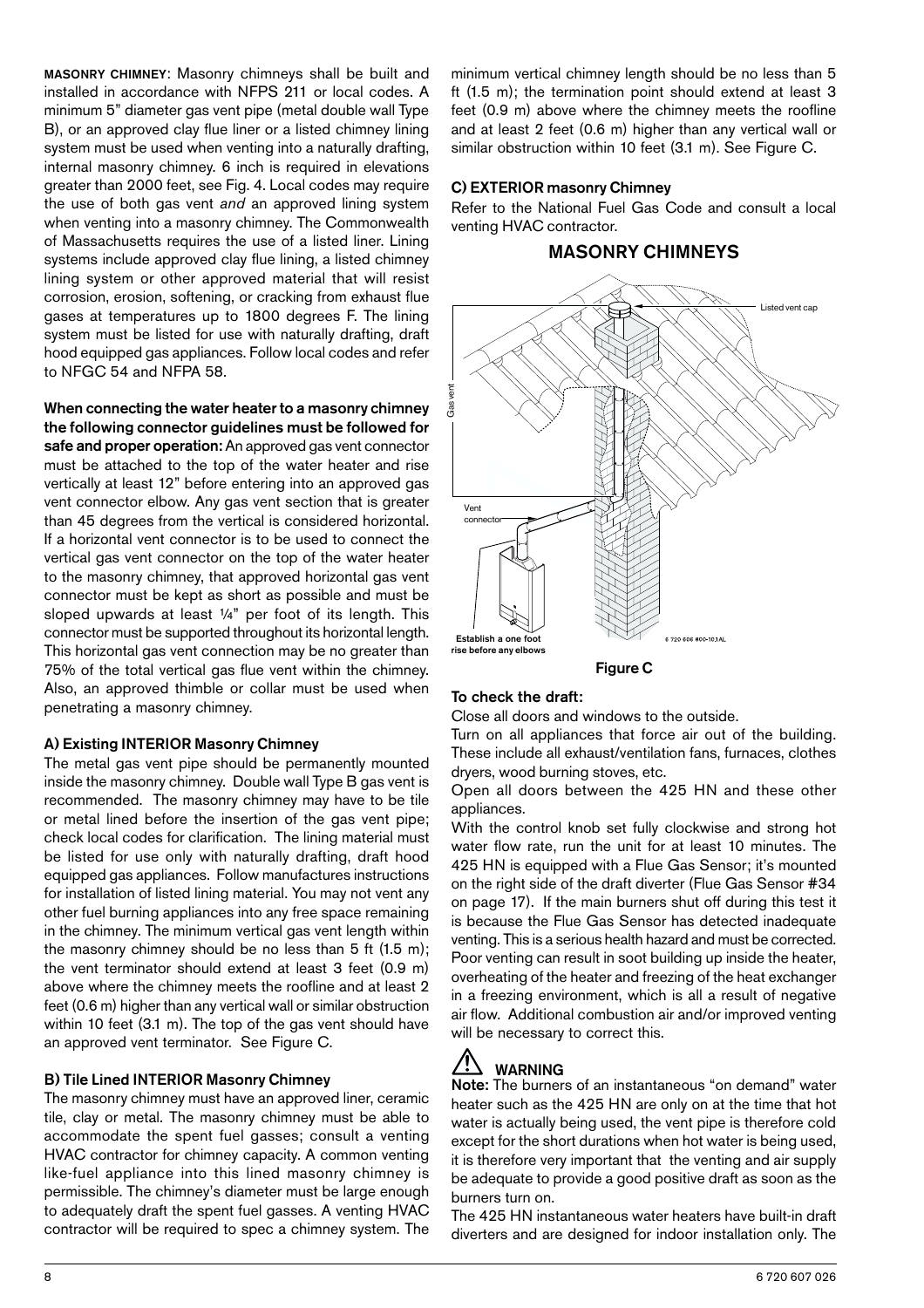draft diverter outlet must be connected to an unobstructed vent of the same size, or larger.

In Canada, CAN/CGA-B149 Installation Code for detailed requirements

In U.S.A., ANSI Z223.1 - NFPA 54, National Fuel Gas Code for detailed requirements.

The vent connection for the 425 HN is 5 inches. However, for installations at high altitude (over 2000 feet above sea level) a six inch vent is required. A 5" by 6" vent adaptor must be affixed to the flue collar of the 425 HN with at least two screws. See fig. 4.

WARNING: Failure TO INCREASE THE VENT SIZE TO SIX INCHES AND/or assure that the manifold pressure is set to proper value listed for applications at high altitudes will cause unsafe venting, asphyxiation, and will void CSA Certification.



Fig. 4 - Vent Adaptor for High Altitude Installations

# GAS CONNECTIONS



NOTE: The 425 HN is supplied with a gas pressure regulator that must be installed on the heater before attaching the gas supply line. See fig. 5. Failure to install the gas regulator as shown in figure 5 will be a violation of CSA certification of the unit. The regulator supplied with the heater is preset for the gas shown on the rating plate to the correct pressure. It is an appliance level regulator designed for (low inlet) pressure (less than 1/ 2 Psig or 15" W.C.)

DO NOT connect to an unregulated or high pressure propane line or to a high pressure commercial natural gas line.



Fig. 5 - Installation of Gas Pressure Regulator

The pressure regulator provided with the heater is adjusted to deliver the proper gas pressure (as indicated on the rating plate and in the manual for altitude up to 2000 feet (660 meters) above sea level. On appliances being installed above 2000 ft (660 meters) elevation, the inlet gas pressure should be set at installation to the value shown below.

NOTE: The gas pressures specified below refer to pressures taken at the pressure tap on the gas inlet pipe just above the regulator (See Fig 5). These readings should be taken while the heater is operating at full input — i.e. maximum water flow with the temperature dial selector turned all the way clockwise.

| <b>MAXIMUM INLET GAS FLOW PRESSURE SETTING</b> |  |
|------------------------------------------------|--|
|------------------------------------------------|--|

| <b>Altitude</b>       | <b>Natural Gas</b><br>inches W.C: | <b>Liquid Propane</b><br>inches W.C: |  |  |  |
|-----------------------|-----------------------------------|--------------------------------------|--|--|--|
| $0'$ - 2,000 ft       | 5 7"                              | 10.5"                                |  |  |  |
| $2.000$ ft - 4.500 ft | 4 6"                              | 8 4"                                 |  |  |  |

**Above 4.500 ft consult your local gas provider.**

# GAS LINE SIZING

-It is strongly recommended that the Natural Gas pipe be Black Iron pipe the entire distance from the outside meter to the inlet of the 425 HN regulator. 1/2" Black Iron pipe up to 10 feet, 3/4" Black Iron pipe up to 40 feet and 1" Black Iron pipe up to 150 feet distances. Flex line tubing is NOT recommended, but if used then oversize it.

-It is strongly recommended that the LP Gas pipe be semi-rigid copper or Black Iron pipe from the outside regulator to the inlet of the 425 HN regulator. For semirigid copper piping: 5/8" up to 20 feet and 3/4" up to 60 feet distances. For Black Iron piping: 1/2" up to 45 feet and 3/4" up to 160 feet distances. Flex line tubing is NOT recommended, but if used then oversize it.

THESE FIGURES ARE FOR 425 HN SUPPLY ONLY, ALL OTHER APPLIANCES IN THE BUILDING WILL NEED TO BE INCLUDED IN THE PIPE SIZING.

National Fuel Gas Code requires that a sediment trap (drip leg) be installed on gas appliances not so equipped. The drip leg must be accessible and not subject to freezing conditions. Install in accordance with the recommendations of the serving gas supplier.

 $\sqrt{!}$  WARNING: The heater must be disconnected from the gas supply piping system during any pressure testing of that system at test pressures in excess of 0.5 psig.

The water heater must be isolated from the gas supply piping system by closing the manual shutoff valve during any pressure testing of the gas supply piping system at test pressures equal to or more than 0.5 psig.

The water heater, including the pressure regulator provided with it, must not be operated at gas supply pressures in excess of 0.5 psig. If overpressure has occurred, such as through improper testing of the gas lines or malfunction of the supply system, the gas valve and regulator must be checked for safe operation. Make sure that the regulator vent is protected against blockage.

When your connections are made, check for gas leaks at all joints (not just the ones you made). Apply some soapy water to all gas fittings and gas valve. Soap bubbles are a sign of a leak.

NOTE: Do not apply soap solution to the pilot or pilot orifice area. If you have a leak, shut off the gas. After verifying that required gaskets are in place, tighten appropriate fittings to stop leak. Turn the gas on and check again with a soapy solution. Never test for gas leaks using a match or flame.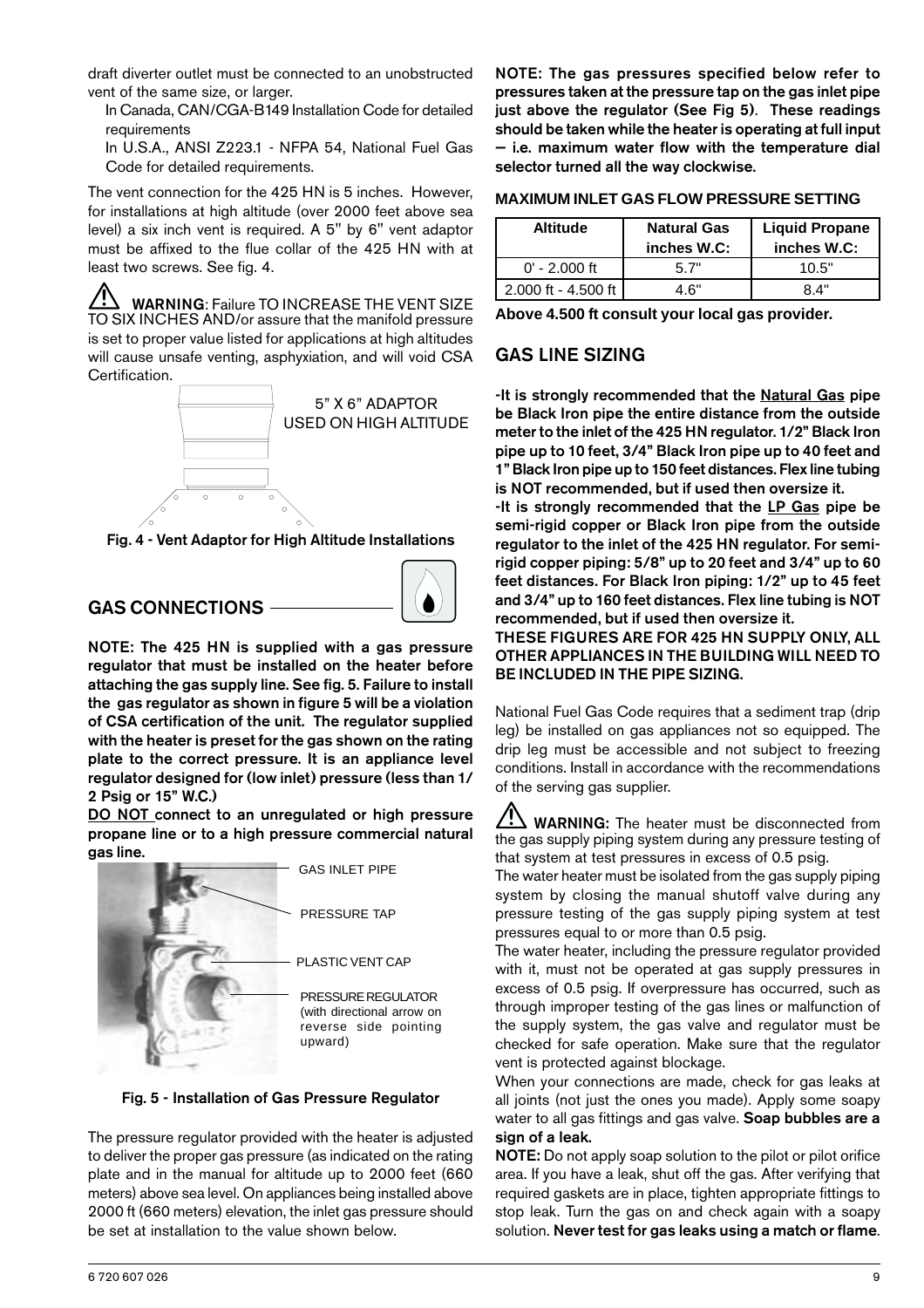# GAS PIPING, CONNECTIONS and Gas Regulator

Before connecting the gas supply, check the rating plate on the right side of the front cover to be sure that the heater is rated for the same gas to which it will be connected.

In the United States: The installation must conform with local codes or, in the absence of local codes, the National Fuel Gas Code ANSI Z223.1/NFPA 54.

In Canada: The Installation should conform with CGA B149 INSTALLATION CODES and /or local installation codes.

## GAS LINE SIZING

The gas supply piping should be sized according to the Applicable Plumbing Code for a maximum draw of 117,000 BTUH. First determine the effective length of the gas supply line by measuring the actual length of piping, and then adding 5 ft. for every elbow or "T" to the actual length. Use the charts below to determine the pipe diameter necessary to accommodate the BTU demand of the unit. If there are more gas drawing appliances on the line, size according to the maximum amount of BTU demand.

# FOR NATURAL GAS

Maximum Capacity of pipe in Cubic Feet of Gas per Hour for Gas Pressure of 0.5 Psig or less and a Pressure drop of 0.3 in Water Column.

Follow boxed numbers for piping just one 425 HN (example: 3/4" B.I. Natural Gas pipe for 30 ft. will handle 152,000 btu's). For multiple appliances combine the total btu input load and then refer to applicable chart below.

(Based on a 0.60 Specific Gravity Gas) Btu numbers given in thousands.

| Nominal<br>Iron<br>Pipe<br>Size, | Length of Black Iron Pipe, Feet<br>Internal<br>Diameter |        |        |       |       |       |      |       |       |       |       |       |       |       |      |
|----------------------------------|---------------------------------------------------------|--------|--------|-------|-------|-------|------|-------|-------|-------|-------|-------|-------|-------|------|
|                                  | inches inches                                           | 10     | 20     | 30    | 40    | 50    | 60   | 70    | 80    | 90    | 100   | 125   | 150   | 175   | 200  |
| 1/4                              | 0.364                                                   | 32     | 22     | 18    | 15    | 14    | 12   | 11    | 11    | 10    | 9     | 8     | 8     | 7     | 6    |
| 3/8                              | 0.493                                                   | 72     | 49     | 40    | 34    | 30    | 27   | 25    | 23    | 22    | 21    | 18    | 17    | 15    | 14   |
| 1/2                              | 0.622                                                   | 132    | 92     | 73    | 63    | 56    | 50   | 46    | 43    | 40    | 38    | 34    | 31    | 28    | 26   |
| 3/4                              | 0.824                                                   | 278    | 190    | 152   | 130   | 115   | 105  | 96    | 90    | 84    | 79    | 72    | 64    | 59    | 55   |
| 1                                | 1.049                                                   | 520    | 350    | 285   | 245   | 215   | 195  | 180   | 170   | 160   | 150   | 130   | 120   | 110   | 100  |
| 11/4                             | 1.380                                                   | 1050   | 730    | 590   | 500   | 440   | 400  | 370   | 350   | 320   | 305   | 275   | 250   | 225   | 210  |
| 11/2                             | 1.610                                                   | 1600   | 1100   | 890   | 760   | 670   | 610  | 560   | 530   | 490   | 460   | 410   | 380   | 350   | 320  |
| $\overline{2}$                   | 2.067                                                   | 3050   | 2100   | 1650  | 1450  | 1270  | 1150 | 1050  | 990   | 930   | 870   | 780   | 710   | 650   | 610  |
| 21/2                             | 2.469                                                   | 4800   | 3300   | 2700  | 2300  | 2000  | 1850 | 1700  | 1600  | 1500  | 1400  | 1250  | 1130  | 1050  | 980  |
| 3                                | 3.068                                                   | 8500   | 5900   | 4700  | 4100  | 3600  | 3250 | 3000  | 2800  | 2600  | 2500  | 2200  | 2000  | 1850  | 1700 |
| 4                                | 4.026                                                   | 17,500 | 12,000 | 9,700 | 8,300 | 7,400 | 6,80 | 6,200 | 5,800 | 5,400 | 5,100 | 4,500 | 4,100 | 3,800 | 3500 |

## FOR LP GAS

Maximum Capacity of Pipe in Thousands of BTU per Hour of Undiluted Petroleum Gases (at 11 inches Water Column Inlet Pressure) (Based on a Pressure Drop of 0.5 Inch Water Column).

Maximum Capacity of Semi-Rigid Tubing in Thousands of BTU per Hour of Undiluted Liquified Petroleum Gases (at 11 inches Water Column Inlet Pressure)

(Based on a Pressure Drop of 0.5 Inch Water Column)

\* Source National Fuel Gas Code NFPA 54, ANSI Z223.1.

| Nominal          |      |      |     |         |                  |                      |                        |         |             |     |      |      |      |
|------------------|------|------|-----|---------|------------------|----------------------|------------------------|---------|-------------|-----|------|------|------|
| <b>Iron Pipe</b> |      |      |     |         |                  |                      | <b>Black Iron Pipe</b> |         |             |     |      |      |      |
| Size,            |      |      |     |         |                  | Length of Pipe, Feet |                        |         |             |     |      |      |      |
| <b>Inches</b>    |      | 10   | 20  | 30      | 40               | 50                   | 60                     | 70      | 80          | 90  | 100  | 125  | 150  |
|                  | 1/2  | 275  | 189 | 152     | 129              | 114                  | 103                    | 96      | 89          | 83  | 78   | 69   | 63   |
|                  | 3/4  | 567  |     | 693 315 | 267              | 237                  | 217                    | 196     | 185         | 173 | 162  | 146  | 132  |
|                  | 1    | 107  | 732 | 590     | 504              | 448                  | 409                    |         | 378 346 322 |     | 307  | 275  | 252  |
|                  | 11/4 | 220. | 149 | 121     | 103 <sub>1</sub> | 913                  | 834                    | 771     | 724         | 677 | 630  | 567  | 511  |
|                  | 11/2 | 330  | 229 | 185     | 155              | 141                  | 127                    | 118     | 108         | 102 | 976  | 866  | 787  |
|                  | 2    | 622. | 433 | -346    | 299              | 264                  | 239                    | 220 204 |             | 192 | 1811 | 1606 | 1496 |
|                  |      |      |     |         |                  |                      |                        |         |             |     |      |      |      |

| Outside<br>Diameter, |     | Copper<br>Length of Tubing, Feet |         |     |     |     |     |     |     |     |     |  |  |  |
|----------------------|-----|----------------------------------|---------|-----|-----|-----|-----|-----|-----|-----|-----|--|--|--|
| Inch                 |     | 10                               | 20      | 30  | 40  | 50  | 60  | 70  | 80  | 90  | 100 |  |  |  |
|                      | 3/8 | 39                               | 26      | 21  | 19  |     |     |     |     |     |     |  |  |  |
|                      | 1/2 | 92                               | 62      | 50  | 41  | 37  | 35  | 31  | 29  | 27  | 26  |  |  |  |
|                      | 5/8 | 199                              | 131     | 107 | 90  | 79  | 72  | 67  | 62  | 59  | 55  |  |  |  |
|                      | 3/4 |                                  | 329 216 | 181 | 145 | 131 | 121 | 112 | 104 | 95  | 90  |  |  |  |
|                      | 7/8 | 501                              | 346     | 277 | 233 | 198 | 187 | 164 | 155 | 146 | 138 |  |  |  |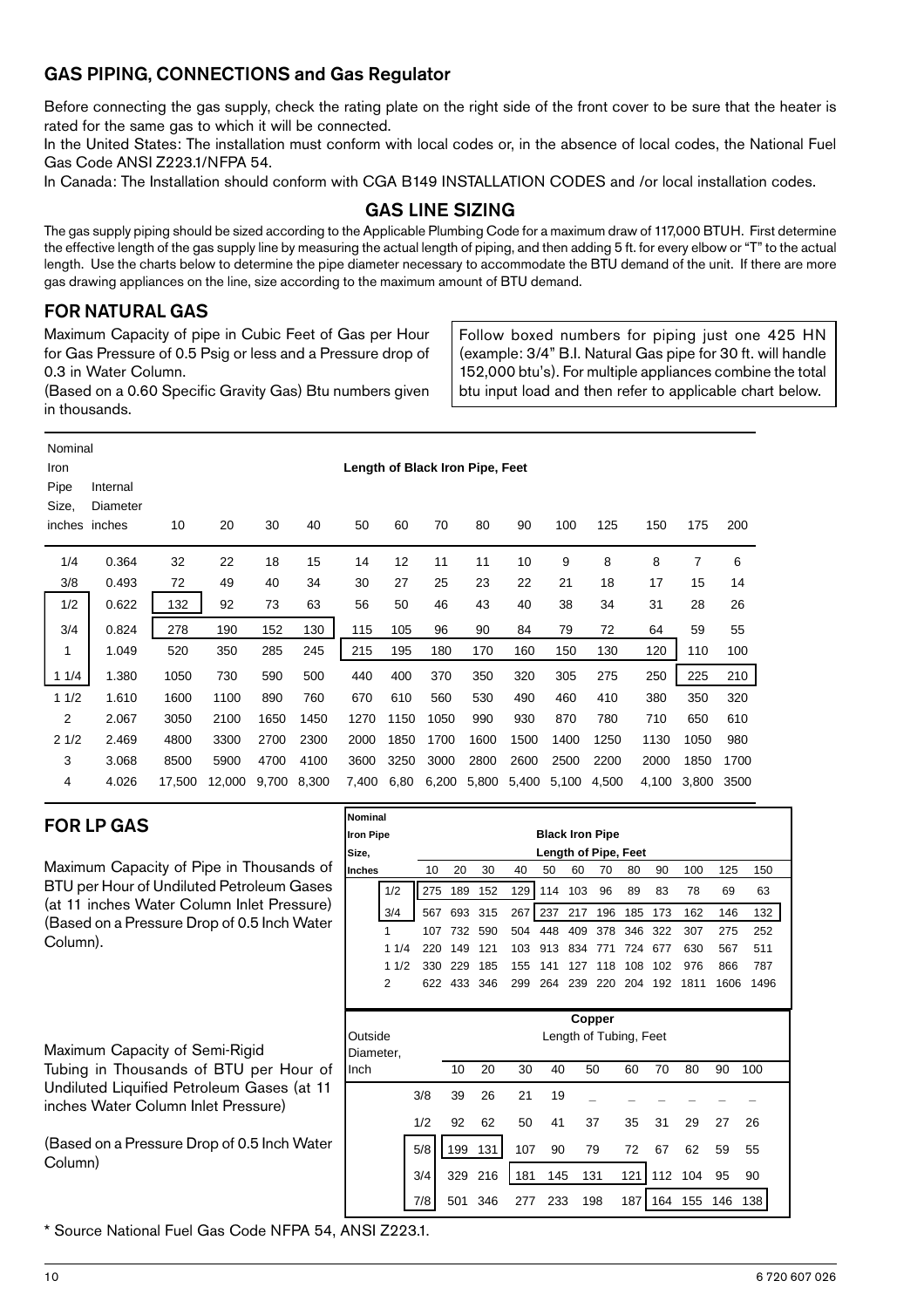### WATER CONNECTIONS



Install the heater centrally in the building if possible and make hot water piping runs as short as possible When facing the heater, the cold water inlet will be on the right and the hot water outlet on the left.

Although water piping throughout the building may be other than copper, copper or galvanized piping should be used when connecting to the heaters ½" male NPT flex connectors (follow local codes if more stringent). Plastics or other PEX type plumbing line materials are not suitable for connecting directly to the water heater. Keep water inlet pipe to no less than ½" (19.05mm) diameter to allow the full flow capacity. If the cold and hot connections to the heater are reversed, the heater will not function.

The 425 HN is provided with one flexible type connector that must be connected to the cold inlet fitting of the water valve as shown in Fig. 6. The union end of the flexible connector should be attached to the rear inlet port of the water valve with the supplied washer gasket. No pipe dope or thread tape is to be used at this joint. The ½" flexible hot water outlet line is supplied attached to the heater.

Be certain there are no loose particles or dirt in the piping. Blow out or flush the lines before connecting to the water heater. Full port valves should be installed on both the cold water supply and hot water outlet lines to facilitate servicing the heater (see Fig. 7). For installation on a private well system with the use of a pressure tank, the lowest pressure range setting recommended is 30-50 psi (2.07-3.45 bar).



Fig. 6 - Water valve - top view

#### Connecting the pressure relief valve (PRV)

A listed pressure relief valve supplied with the heater must be installed at the time of installation. No valve is to be placed between the PRV and the heater. No reducing coupling or other restriction may be installed in the discharge line.

The discharge line must be installed such that it allows complete drainage of both the PRV and the line.

The location of the PRV must be readily accessible for servicing or replacement, and be mounted as close to the water heater as possible. See Fig 7. To install the PRV, a suitable fitting connected to an extension on a "T" fitting can be sweated to the hot water line.

Support all piping.



#### OPERATING INSTRUCTIONS

Before proceeding with the operation of the heater make sure that the system is filled with water.

Open the cold water inlet supply to the heater fully.

Open a hot water faucet to permit the water to fill the heater and the piping and to eliminate the air trapped in the system Close the hot water faucet after the water flows freely and all the air has escaped from the system. The water heater is now ready to operate.

## FOR YOUR SAFETY READ BEFORE OPERATING YOUR HOT WATER HEATER

Warning: If you do not follow these instructions exactly, a fire or explosion may result causing property damage, personal injury or loss of life.

A. This appliance is equipped with electronic ignition for lighting the pilot and main burners. When turning the heater on, follow these instructions exactly.

B. Before operating the unit, set the On/Off switch to the On (\_\_ ) position. The On/Off switch is located behind the flip-down coverplate on the front panel strip. Smell all around the appliance area for gas. Be sure to smell next to the floor because some gas is heavier than air and will settle on the floor.

### WHAT TO DO IF YOU SMELL GAS

- Do not try to light any appliance.
- Do not touch any electric switch; do not use any phone in your building
- Immediately call your gas supplier from a neighbor's phone. Follow the gas supplier's instructions.
- If you cannot reach your gas supplier, call the fire department.

C. Use only your hand to push in the on/off control button. Never use tools. Follow these instructions exactly. If control button is jammed, close the gas supply and call a qualified service technician. Attempted forceful repair may result in a fire or explosion.

D. Do not use this appliance if any part has been under water. Immediately call a qualified service technician to inspect the appliance and to replace any part of the control system and any gas control which has been under water.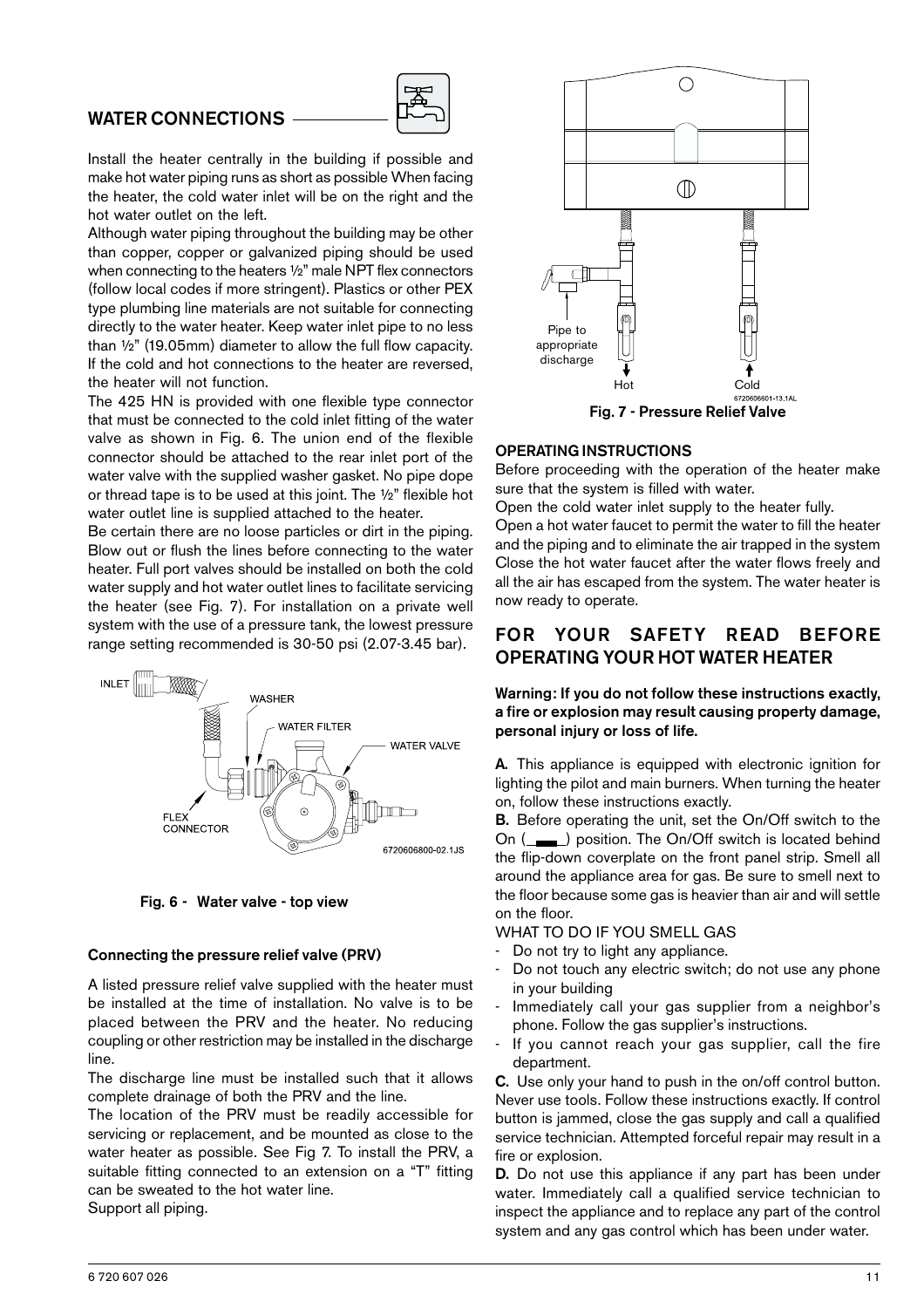# LIGHTING AND OPERATING INSTRUCTIONS

- 1. STOP! Read the safety information above on this label.
- 2. The gas valve must be shut off by putting the ON/OFF switch to position " Wait five (5) minutes to clear out any gas. If you smell gas, STOP! Follow "B" in the safety information above. If you do not smell gas, go to the next step.
- 3. This water heater is equipped with a safety pilot burner and an automatic ignition control system.
- 4. Set the ON/OFF switch (flip down cover plate on front panel strip) to the "\_\_\_\_" position. In this position, the water heater is ready to use.
- 5. If the red LED indicator light is flashing, this is a warning that the water pressure is not enough to ignite the main burner.
- 6. Turn the hot water faucet on to the minimum flow rate required to activate the heater. The automatic ignition system first ignites the safety pilot burner which then ignites the main burner in about 4 seconds.
- 7. The green LED indicator is on when the main burner is on.
- 8. The pilot flame will extinguish 10-30 seconds after the burners come on. The burners will remain on until the hot water tap is turned off.

NOTE: On a first time initial installation, existence of air in the gas supply line and in the water line may cause some ignition delay. In that case, repeatedly open and close the hot water tap in order to restart the ignition process until all the air has been purged.

### TO TURN OFF GAS TO APPLIANCE

Turn off the manual lever on the gas supply line to the heater and set the ON/OFF switch to the OFF  $($ See Fig 9.

# SETTING THE WATER TEMPERATURE

The 425 HN LP and 425 HN NG water heaters have a gas control that modulates burner input in response to flow. Its purpose is to ensure that the hot water temperature will remain steady, although the water flow demand might vary (down to 1/2 gal/minute). To adjust the temperature on your 425 HN, turn on a hot water faucet to its maximum flow. At the water heater, turn the large knob located beneath the main gas control on the front of the heater all the way to the right (clockwise). See Fig 8. This will produce a temperature rise of approximately 90°F at flow rates between 0.5 and 2.0 gallons per minute. Given that average incoming water temperatures are 50°F, this heater will produce approximately 140°F water at these flow rates. Turning the dial all the way to the left (counterclockwise) will produce a temperature rise of approximately 45°F for flow rates between 1.1 and 3.7 gallons per minute. It is safest to select a comfortable temperature and not have to mix in cold water.



Fig. 8 - Temperature Adjustment Knob

The position you select on the temperature adjustment knob will depend on the temperature of the incoming water (50°F is average in the U.S.). In warm weather regions where the incoming cold water is generally warmer, or during the hot weather months in some other areas a midway setting on the temperature adjustment knob would produce a temperature rise of about 70°F, giving an output of approximately 120°F. At this setting, if it is still necessary, one could mix a small amount of cold water in a shower and have a comfortable shower at about 3 gallons/minute. During the colder months, or in cold climate areas, it might be necessary to set the control to the maximum position, all the way clockwise to the right.

*If you supply the 425 HN, with preheated water (i.e.) in a solar installation the unit could overheat.* It will then shut off on safety when the outlet temperature reaches 194°F. For this type of application, purchase a solar model 125B LPS or 125B NGS.

If the inlet water temperature to the water heater is very warm the heater can produce temperatures that may be found to be too hot. A temperature balance shower valve can automatically mix in cold water to reduce such hot water temperature, in the event of any temperature instability with the use of a temperature balance shower valve, refer to shower valve manufactures instructions for internal adjustment setting. Adjustments should be made to the hottest setting in the shower valve. Additionally the temperature control of the heater can be adjusted to produce a more comfortable hot water temperature.



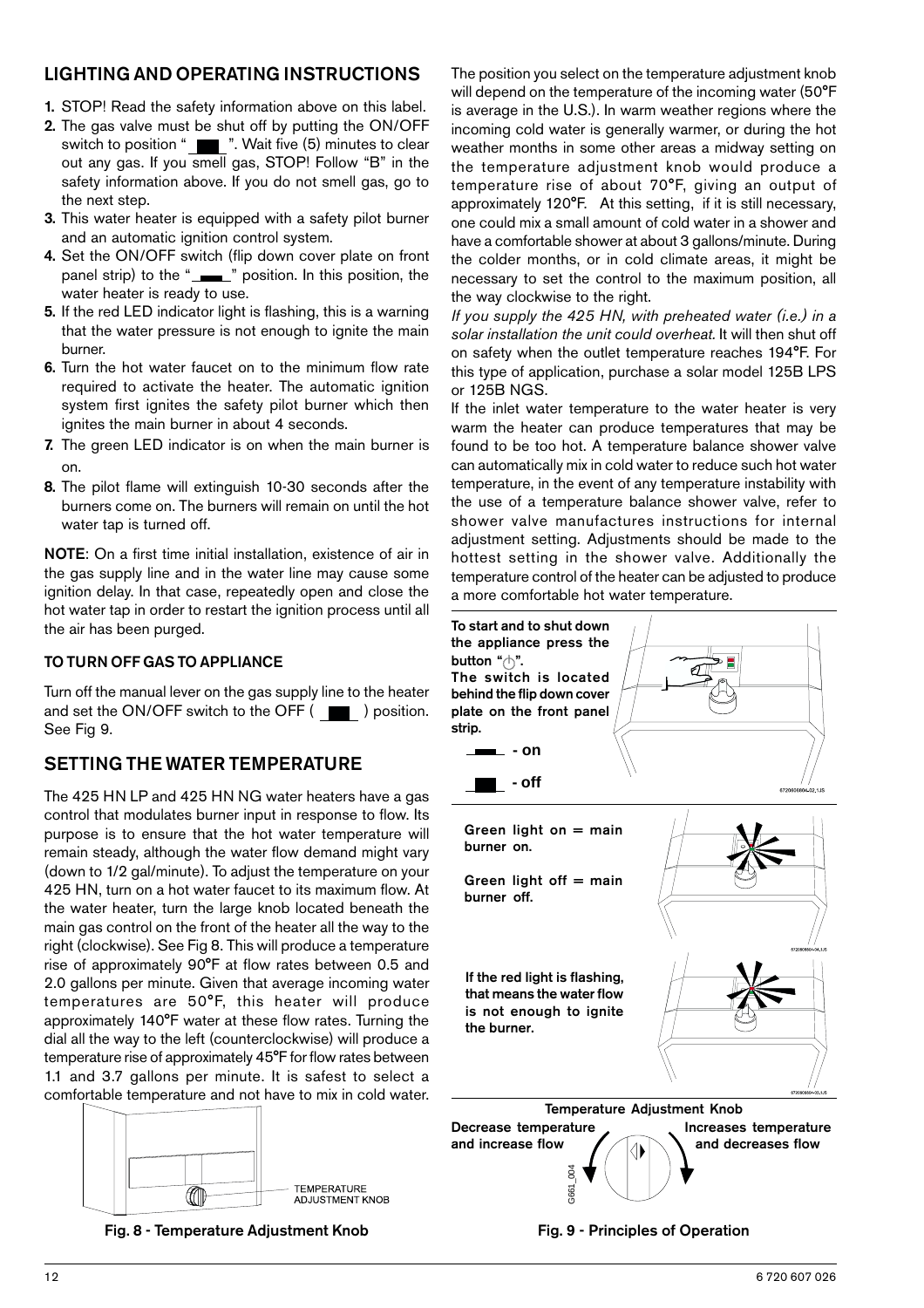#### MAINTENANCE AND SERVICE REVIEW MAINTENANCE TABLE ON THE BACK OF THIS MANUAL.

Approximately once a year, the 425 HN should be checked and cleaned. To remove the front cover, first remove the incandescent particle tray, then pull off the temperature adjustment knob and unscrew and remove the plastic collar. Pull main cover out toward you and lift up and out. THE FOLLOWING OPERATIONS SHOULD BE PERFORMED BY A QUALIFIED SERVICE PERSON:

Vent System: Should be checked annually. Clean and repair as needed.

Water Valve (Part # 8707002649): The water valve on this heater should be serviced periodically. Lubricate component 36 on page 18 with a small amount of silicon, faucet or lithium grease every two years to keep its o rings fresh and pushrod sliding smoothly. Every 3-5 years replace component 36 on page 18. The frequency will depend on the mineral content of the water and conditions of use or whenever signs of corrosion appear at the gas and water valve joint. Periodically check that the water inlet filter (#27 on page 18) is clean as well. NOTE: If water valve is removed, be sure to also inspect the o ring seal on the end of the right hand side water pipe before re-installing. Lubricating the o ring with lithium or faucet and valve grease is recommended.

Pilot Flame: The pilot flame should burn with a clean, sharp, blue flame and should resemble the diagram in Fig. 10. If the flame is soft and yellow, the pilot burner orifice may need to be cleaned or replaced. The pilot flame should be approximately 2 inches long, extending past the flame sensor. If the flame is too small, it will not reach the flame sensor and the burners will not come on.



Fig. 10 - Characteristic Pilot Flame (Pilot assembly shown without pilot hood)

#### To clean the pilot burner and/ or the pilot orifice : Turn off the gas to the unit. Set the On/Off switch to Off (position

). Remove the cover of the heater. To do so, pull off the temperature adjustment knob and unscrew and remove the plastic collar. Pull main cover out toward you and lift up and out. The pilot orifice should be cleaned or replaced. Do not enlarge the orifice.

Do not use any wire or sharp object to clean orifices. Natural gas orifices are large enough that you can usually clean them by blowing through them. LP orifices, on the other hand, are too small to clean and should be replaced.

To access the pilot orifice, remove 2 screws holding pilot assembly in place. Then loosen compression fittings to expose pilot orifice.



Fig. 11 - Pilot burner with pilot orifice (Pilot assembly shown without pilot hood)

Main Burner Flames: The main burner flames should be blue, with a more intense blue cone in the center core. Yellow flames could be a sign of wrong size gas orifices or dirty burners, or a blockage on the heat exchangers fins. If some burners have yellow flames while others have good flames, it is likely that dust, lint or spider webs have partially clogged the burner venturis. To clean the burners, contact a gas service person.

Mineral Scale Build-up: The 425 HN heater, when operated at lower temperature settings, does not accumulate mineral build-up. If however, the heater is used at the higher temperature settings and the water has a high mineral content, periodic descaling may be necessary. The heating coils should be flushed with a descaling solution. The descaling is done only to the heat exchanger. The chemicals will damage the hydro-generator and other parts. Consult your service person.

# TROUBLE SHOOTING

### Introduction

*The 425 HN burners are activated by a water flow valve. Numerous water related problems can cause this water valve to malfunction such as: Insufficient water flow volume to activate the burners at its minimum flow requirement; Dirt in the water flow valve causing it to malfunction; Sediment build-up in faucet aerators, or shower heads; Uneven pressures between cold and hot. (with single lever faucets) Plumbing cross overs. These water flow related problems can cause the heater to deliver less than its full output, or to fail to ignite or to shut down completely.*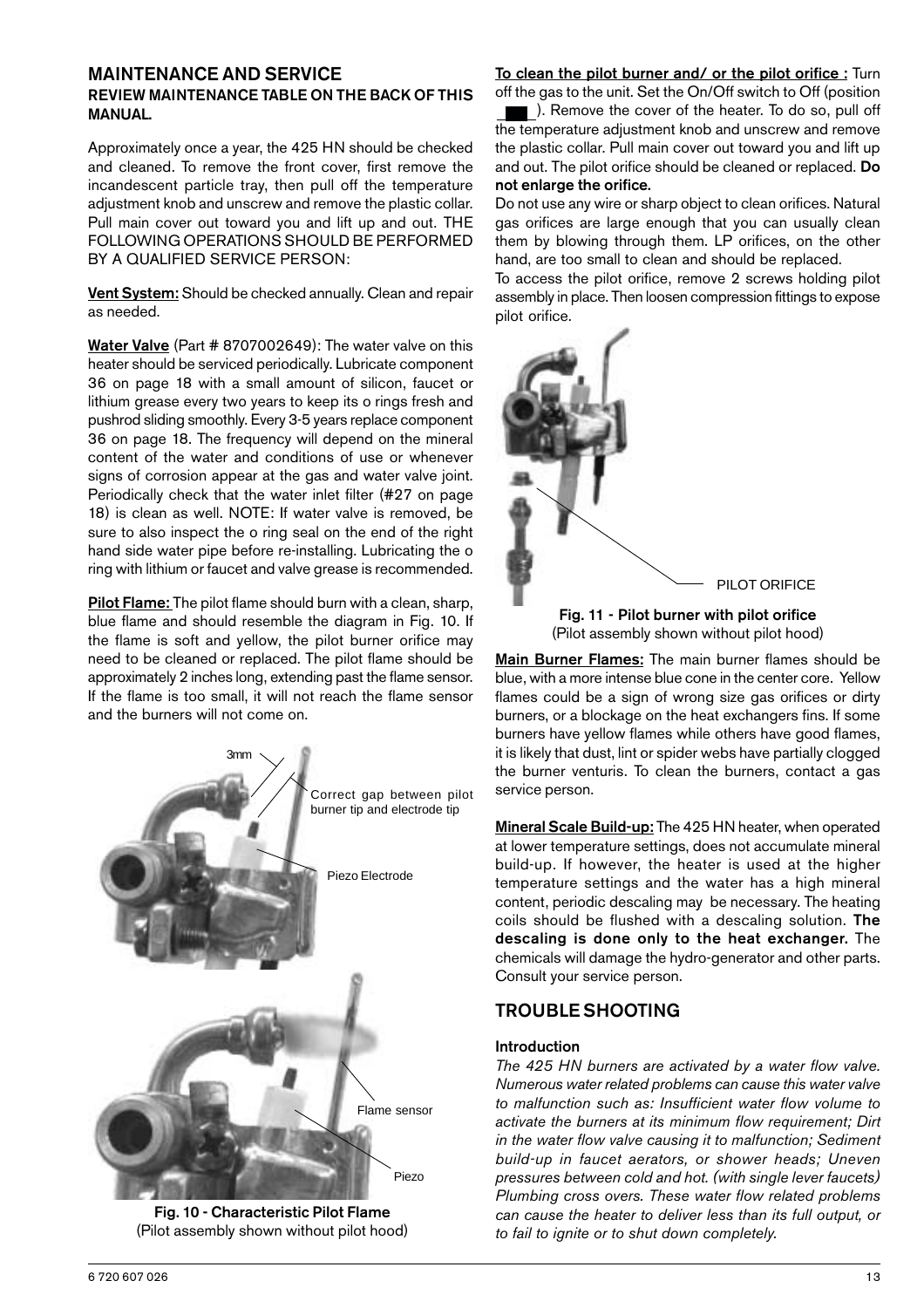Problems are stated in upper case, bold face. Most common causes for the problems follow in order of likelihood. The suggested solutions require that the cover be taken off. To do this, remove incandescent particle tray, pull off the temperature adjustment knob and unscrew and remove the plastic collar. Pull main cover out toward you and lift up and out.

# NO SPARK AT THE PILOT

### 1. On/Off switch is not "On" (Position \_\_\_\_).

The On/Off switch is located behind the flipdown cover plate on the front panel strip. See fig. 9.

### 2. Cross over in water lines

To confirm there is no cross-over in the plumbing, shut off the cold water supply to the 425 HN and open all hot water faucets. There should not be any water flowing at any faucets. Water running is a sign of a plumbing cross-over. Consult your service person.

### 3. Water flow is not sufficient to activate heater.

Water flow rate at faucet is below minimum flow needed to activate heater. When temperature adjustment knob is turned all the way clockwise, the model 425 HN requires 1/2 gallon per minute flow to activate the heater. As a reference, this is a flow which would fill a quart jar in 30 seconds. If the temperature adjustment knob is turned fully counterclockwise, a flow rate of 1.1 gallons/minute is required to activate the heater.

The red LED light (located behind the coverplate on the front panel) flashes when the water flow is not enough.

### 4. Water inlet filter is clogged

Water flow is restricted, preventing needed flow to activate heater. Clean water inlet filter screen.

#### 5. Cold incoming water connection made to wrong side of heater

Make sure cold water inlet connection is on the right side of heater when you are facing heater.

### 6. Water valve parts may be dirty or components damaged

First check that venturi is free of dirt particles. Water valve and component parts must be totally free of dirt. In hard water areas, mineral deposits can eventually (3-5 years in hard water areas) corrode the water valve parts to a point where they will need replacing. *Any sign of moisture or corrosion at the joint of the water valve and the gas valve is a sign that the water valve components need to be serviced immediately.*

### 7. Poor circuit connections at the ECO (overheat sensor) or the flue gas safety device

Ignition sparker will not operate if the electrical circuit is interrupted. Check that the connections to the ECO and Flue Gas Safety Device are secure and tighten if necessary. *If the 425 HN is Powervented, check spill switch reset*

### SPARK APPEARS AT PILOT WHEN HOT WATER TAP TURNED ON, BUT PILOT AND BURNERS WILL NOT IGNITE

#### 1. Air in the Gas Line

Normally this is a problem at time of initial installation, after the pipes have been worked on, or after a gas supply line has been allowed to empty. Bleed the air trapped in the gas line by turning the hot water faucet on and off until the air has been cleared from the line.

#### 2. No gas to the 425 HN

A. Gas cock on gas line may not be open

B. Gas regulator may be shut or damaged. Replace or unlock the regulator. Note: The regulator furnished with the heater is exclusively designed for low gas pressure. Excessive pressure will lock it up. Locking usually happens when using propane gas if the gas pressure between the gas tank and the water heater's gas regulator has not been reduced. See Page 2 for recommended correct gas pressure. To unlock a regulator, consult your service person.

#### 3. Pilot orifice or gas valve is dirty

Clogging of the pilot burner can be caused by dust in the air or dirt in the gas. The pilot orifice or gas filter may need to be cleaned or replaced.

#### 4. Pilot electrovalve switch may need to be replaced (See Fig 13).

Measure milivoltage at pilot electrovalve (see Fig. 13).

#### 5. Electronic Control Box may need to be replaced (See Fig 13).

Check wire connections and test operation of electronic control box (see Fig. 13).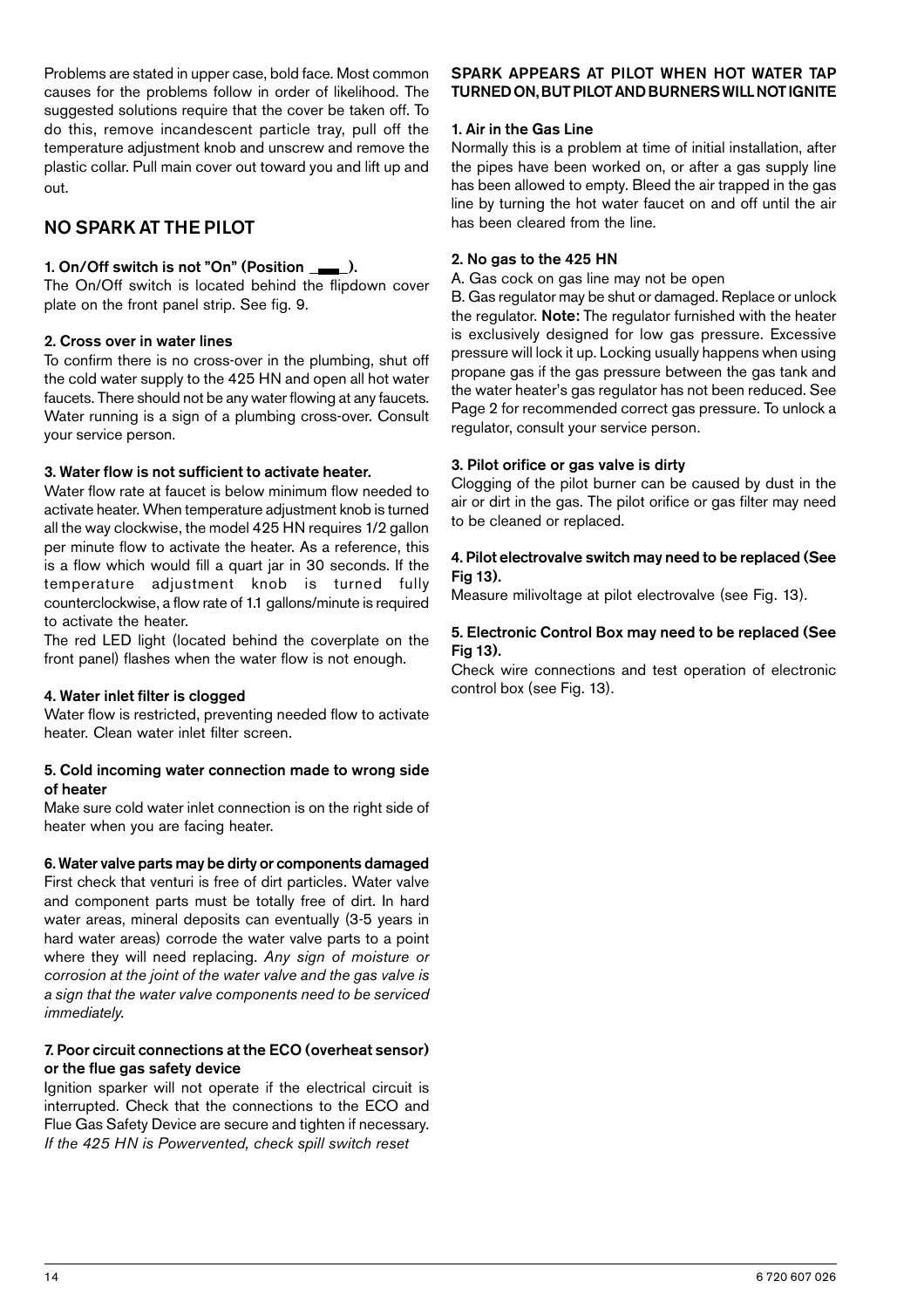### PILOT LIGHTS BUT BURNERS WILL NOT COME ON

1. Confirm water valve assembly is working properly. See Water Valve under MAINTENANCE AND SERVICE.

2. Confirm the flame sensor is in its proper position and clean, lightly wipe clean if dirty. See Fig. 10

#### 3. Confirm the burner electrovalve switch is functioning properly.

Measure milivoltage at burner electrovalve (see Fig. 13).

#### 4. The Electronic Control Box (Fig. 13) may need to be replaced.

Check wire connections and test operation of electronic control box (see Fig. 13).



#### Fig. 13 - Electrical wiring diagram

| burner electrovalve |
|---------------------|
|                     |

- 8 electronic control box 2 gas control valve 3 pilot electrovalve
- 4 flame sensor
- 5 pilot electrode
- 6 overheat sensor
- 7 temperature limiter
- 9 LED failure indicator 10 LED indicator main
- burner operation
	- 11 on/off switch
	- 12 hydro-generator
	- 13 flue gas safety device

### MAIN BURNERS GO OUT DURING HOT WATER USE

# 1. Flow rate diminished below activation rate

Increase hot water flow rate.

### 2. Unbalanced pressure in the water lines

The added restriction caused by the 425 HN in the hot water system can result in uneven pressures between the cold and the hot. In such cases when mixing cold water at the tap, the lower hot water pressure may be overpowered by a much higher cold water pressure, which may cause the 425 HN burners to shut down. Make sure faucet aerators and showerheads are free of minerals and dirt. Do not add any flow restrictor to the shower head.

#### 3. Minimum inlet pressure on well is inadequate

Check the inlet water pressure. On a private well, raise the minimum pressure setting to 30 psi. Confirm that the pressure tank is not water logged.

### 4. ECO (overheat sensor) tripped due to overheating

re-ignite the appliance 10 minutes later. If it happens again, contact your service person.

#### 5. Flue gas safety device tripped

Ventilate the room and operate the appliance 10 minutes later. Provide more combustion air to the room and/or inspect and correct venting system. Afterwards, if it happens again, contact your service person.

### WATER IS TOO HOT

#### 1. Temperature Selection too high

Turn the temperature adjustment knob counter-clockwise (to the left) to lower the maximum water temperature. Note: This will increase the activation flow rate.

#### 2. Inlet water temperature is too hot (as with solar preheated water or high ground water temperatures) Decrease gas pressure. Note: Only the model 125B LPS or 125B NGS should be used if the inlet water is preheated.

#### 3. Ground water temperature is very warm

Reduce inlet gas supply to heater when inlet water temperature is very warm (60-70 F). See also HOT WATER TEMPERATURE FLUCTUATES / UNIT DEACTIVATED.

### WATER IS NOT HOT ENOUGH

#### 1. Temperature selection too low.

Change the setting. Turn the temperature adjustment knob clockwise (to the right).

Note: This will decrease the activation flow rate.

#### 2. Btu input is too low due to insufficient gas pressure *It is extremely important for a tankless instantaneous water heater to have the right size gas line to obtain the correct gas pressure*

See specifications on page 2. Unlike storage tank water heaters, the burners of a tankless water heater must be very powerful to heat water instantaneously since they do this only at the time hot water is actually being used. It is therefore imperative that the gas pressure requirement be met exactly. Insufficient gas pressure will directly affect the water temperature at the time of usage. See page 2 for correct gas pressure settings and fig. 5 for locations where gas pressures are taken.

### 3. Btu input is too low due to insufficient gas supply

Make sure your main gas line is fully opened. If using LP gas, be sure that the size of the propane tank is adequate to supply the required gas pressure.

#### 4. Cold water is mixing with the hot water between the 425 HN and the outlet

Compare water temperature at outlet of the 425 HN (hold the 425 HN outlet pipe with your hand) and at the tap. If these two are very different, check for mixing valve or plumbing crossover (see "NO SPARK AT THE PILOT" paragraph #4).

#### 5. Parts in water valve are dirty or damaged, which will prevent the gas valve from being fully opened.

Water valve maintenance needs to be performed, see #6 under NO SPARK AT THE PILOT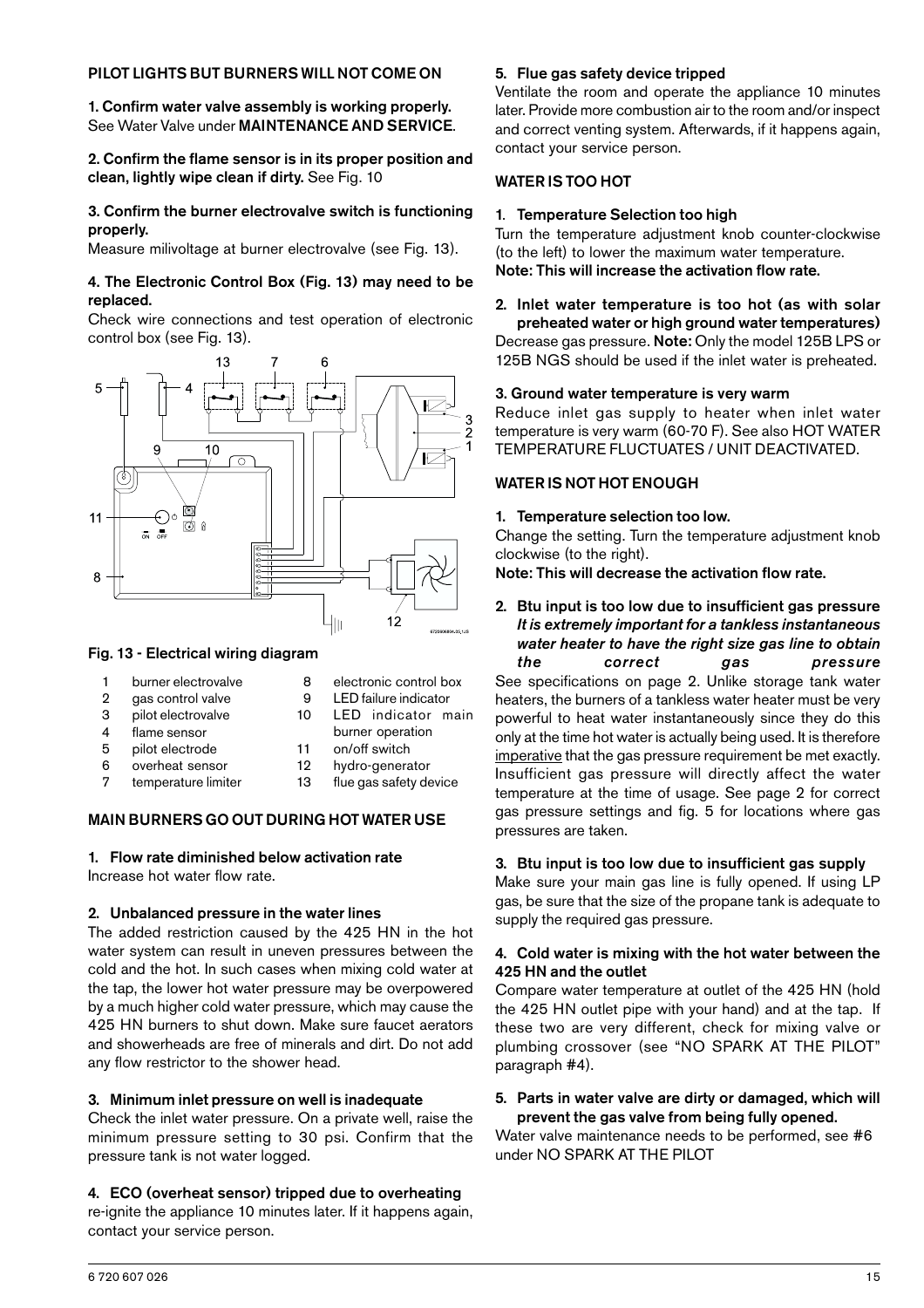### HOT WATER TEMPERATURE FLUCTUATES / UNIT DEACTIVATED

### 1. Unbalanced pressure in waterlines

The added restriction caused by the 425 HN in the hot water system can result in uneven pressures between the cold and the hot. In such cases when mixing cold water at the tap, the lower hot water pressure may be overpowered by a much higher cold water pressure, which may cause the 425 HN burners to shut down. Make sure faucet aerators or shower heads are free of minerals. *Do not add any flow restrictor to the shower head.*

### 2. Temperature balance valves

If the inlet water temperature to the water heater is very warm the heater can produce temperatures that may be found to be too hot. A temperature balance shower valve can automatically mix in cold water to reduce such hot water temperature, in the event of any temperature instability with the use of a temperature balance shower valve, refer to shower valve manufactures instructions for internal adjustment setting. Adjustments should be made to the hottest setting in the shower valve. Additionally the temperature control of the heater can be adjusted to produce a more comfortable hot water temperature. See SETTING THE WATER TEMPERATURE section.

### 3. Cold water is mixing with the hot water between the 425 HN and the outlet

See #4 under "NO SPARK AT THE PILOT".

### 4. Inlet water pressure is erratic due to inadequate supply water pressure or saturated pressure tank on well system

Check the inlet water pressure. For installation on a private well system with the use of a pressure tank, the lowest pressure range setting recommended is 30-50 psi (2.07 - 3.45 bar). Confirm that the pressure tank is not water logged.

### 5. Gas pressure is too low

See page 2 for correct specifications.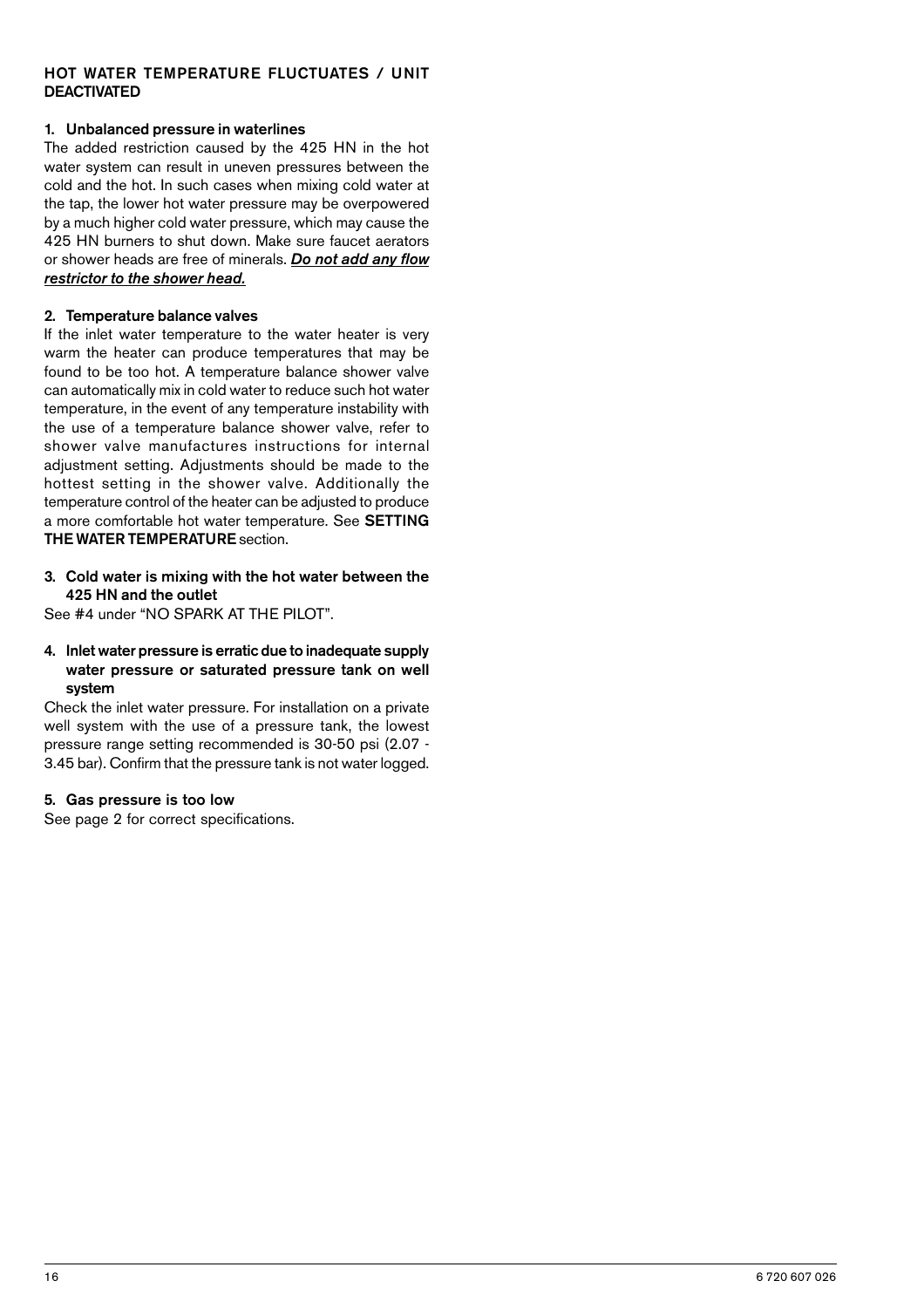

- 9. Water valve
- 10. Temperature adjustment selector
- 11. Gas inlet gas pressure test nipple
- 12. Hose
- 5. Pilot gas tubing 6. LED failure indicator

3. Burner manifold gas pressure test nipple 4. Main gas burner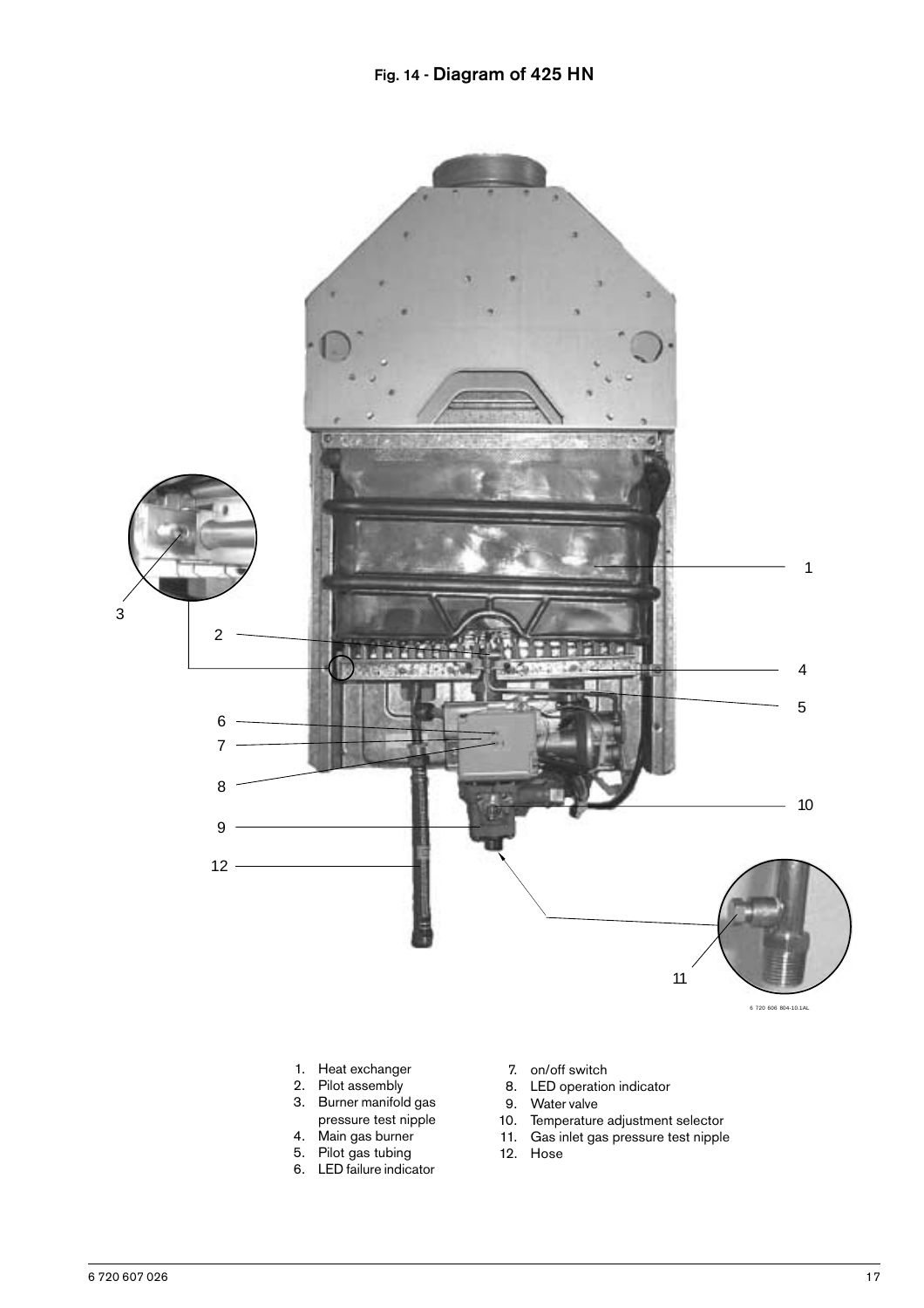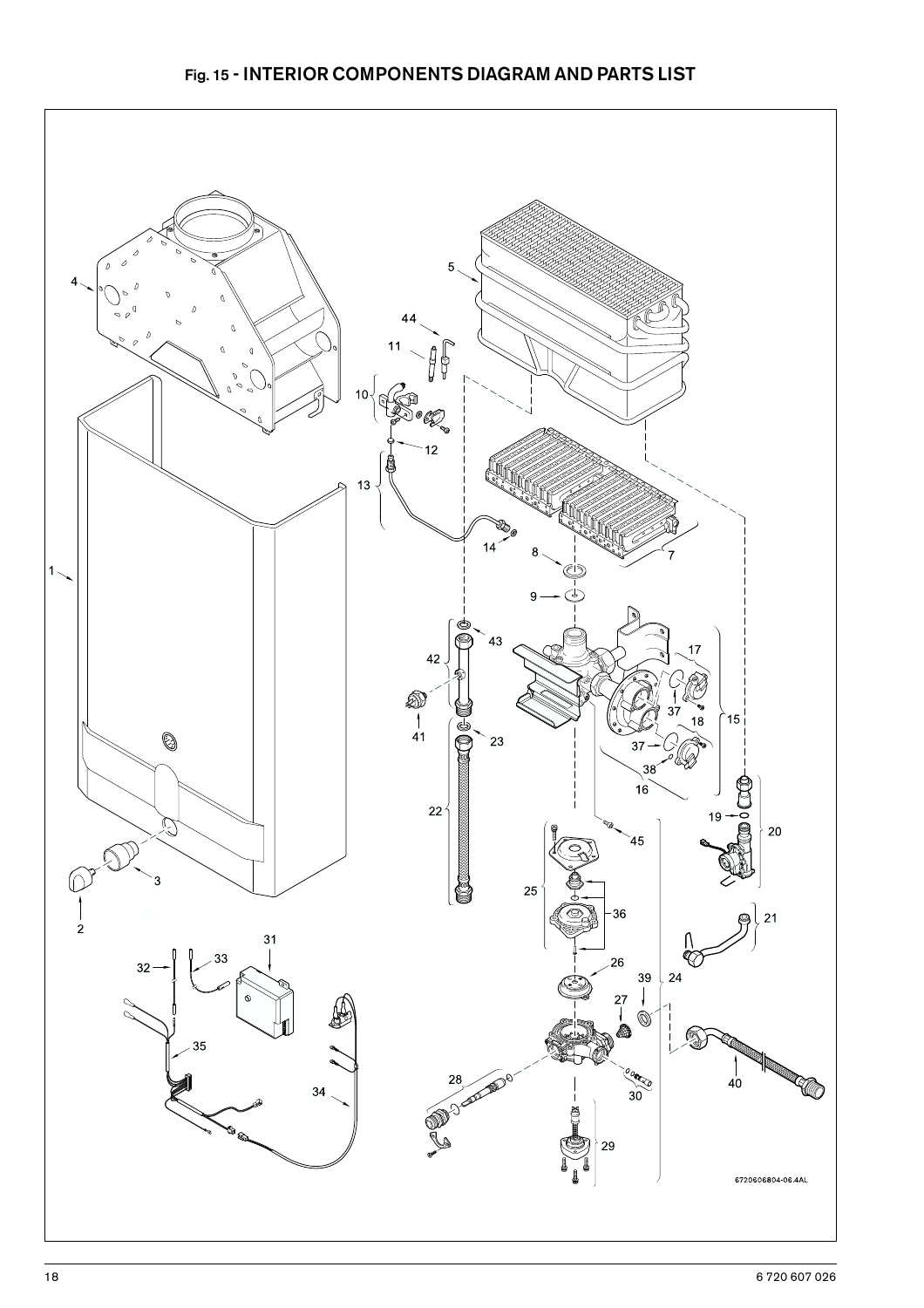# Fig. 15 INTERIOR COMPONENTS DIAGRAM AND PARTS LIST 425 HN

| 1  | Cover                         | 8 705 421 752 |           |
|----|-------------------------------|---------------|-----------|
| 2  | Temperature adjustment knob   | 8702000111    |           |
| 3  | Temperature adjustment collar | 8700 403 008  |           |
| 4  | Draft diverter                | 8 705 505 354 |           |
| 5  | Heat exchanger                | 8705406235    |           |
| 7  | Main burner                   | 8708120298    | ΝG        |
| 7  | Main burner                   | 8708120296    | LP.       |
| 8  | Burner assembly washer        | 8710 103 060  |           |
| 9  | Throttle disc                 | 8 700 100 174 | LP.       |
| 10 | Pilot burner                  | 8708 105 491  | LP.       |
| 10 | Pilot burner                  | 8718 105 051  | ΝG        |
| 11 | Pilot electrode               | 8708107006    |           |
| 12 | Pilot orifice                 | 8708200069    | ΝG        |
| 12 | Pilot orifice                 | 8708200312    | LP.       |
| 13 | Pilot tube                    | 8700707370    |           |
| 14 | Washer pilot tube             | 8700 103 173  |           |
| 15 | Gas valve                     | 8707011917    | ΝG        |
| 15 | Gas valve                     | 8707011945    | LP.       |
| 16 | Diaphragm switch              | 8708504021    | <b>NG</b> |
| 16 | Diaphragm switch              | 8708504049    | LP        |
| 17 | Pilot electrovalve            | 8708501249    |           |
| 18 | Burner electrovalve           | 8708501250    |           |
| 19 | O-ring                        | 8700 205 023  |           |
| 20 | Hydro-generator               | 8707406043    |           |
| 21 | Cold water pipe               | 8700705947    |           |
| 22 | Outlet flex hose              | 8700703139    |           |
| 23 | Washer                        | 8700 103 658  |           |
| 24 | Water valve                   | 8707002649    |           |
| 25 | Water valve cover             | 8705500101    |           |
| 26 | Diaphragm                     | 8700 503 053  |           |
| 27 | Water inlet filter            | 8700 507 001  |           |
| 28 | Water valve selector screw    | 8708500289    |           |
| 29 | Volumetric water governor     | 8705705009    |           |
| 30 | Venturi                       | 8708205279    |           |
| 31 | Electronic control box        | 8707207085    |           |
| 32 | Flame sensor cable            | 8704 404 040  |           |
| 33 | Electrode cable               | 8704 404 039  |           |
| 34 | <b>Flue Gas Sensor</b>        | 8707206345    |           |
| 35 | Set of cables                 | 8704 404 038  |           |
| 36 | Pushrod                       | 8700306114    |           |
| 37 | O-ring                        | 8700 205 120  |           |
| 38 | $O$ -ring                     | 8700 205 119  |           |
| 39 | Water connection gasket       | 8710 103 043  |           |
| 40 | Water elbow fitting           | 8700703114    |           |
| 41 | Overheat sensor (ECO)         | 8707206040    |           |
| 42 | Connecting pipe hot           | 8700715178    |           |
| 43 | Washer                        | 8710 103 045  |           |
| 44 | Flame sensor                  | 8708 107 007  |           |
| 45 | Water valve set screw         | 8703401051    |           |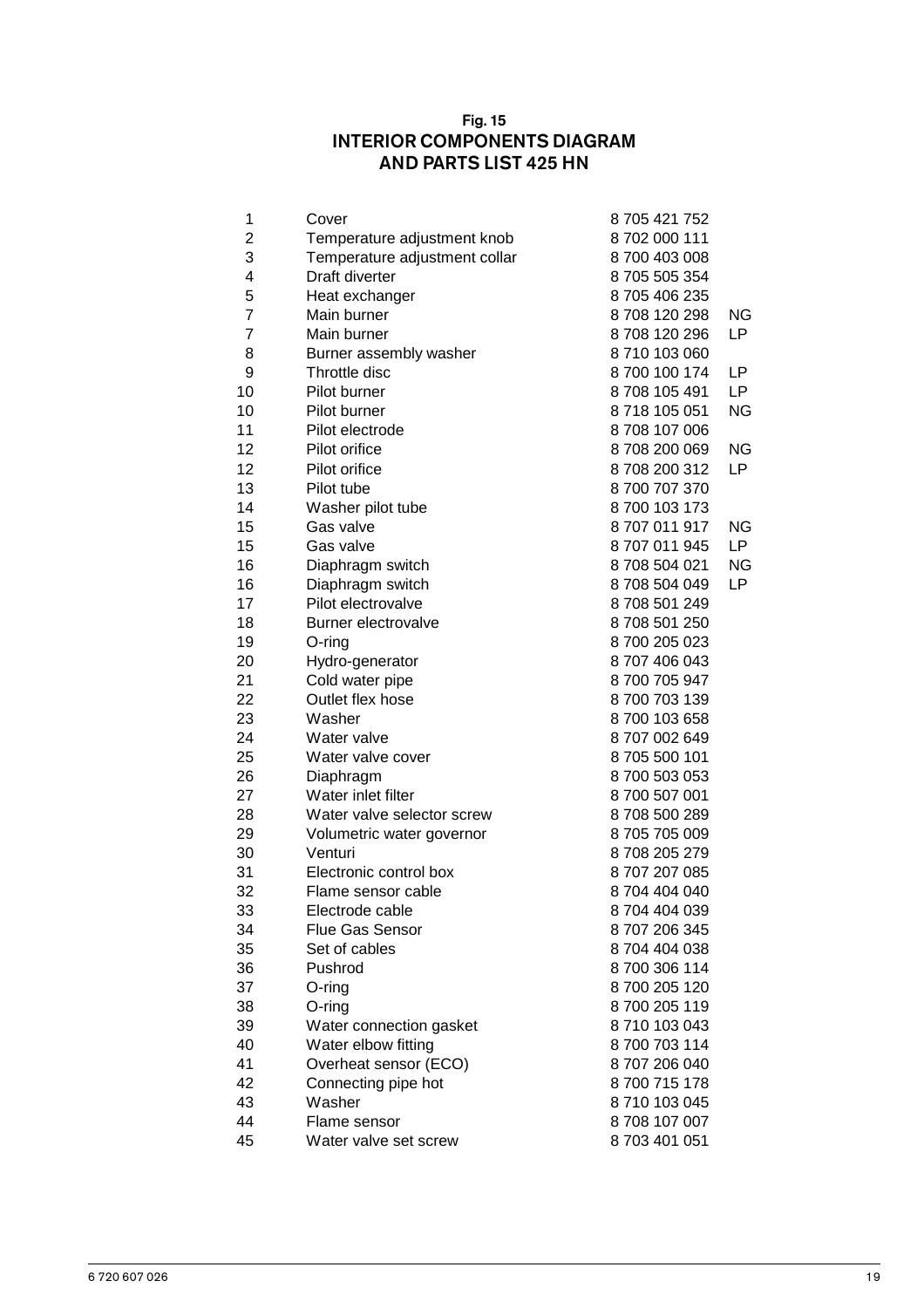

# Operation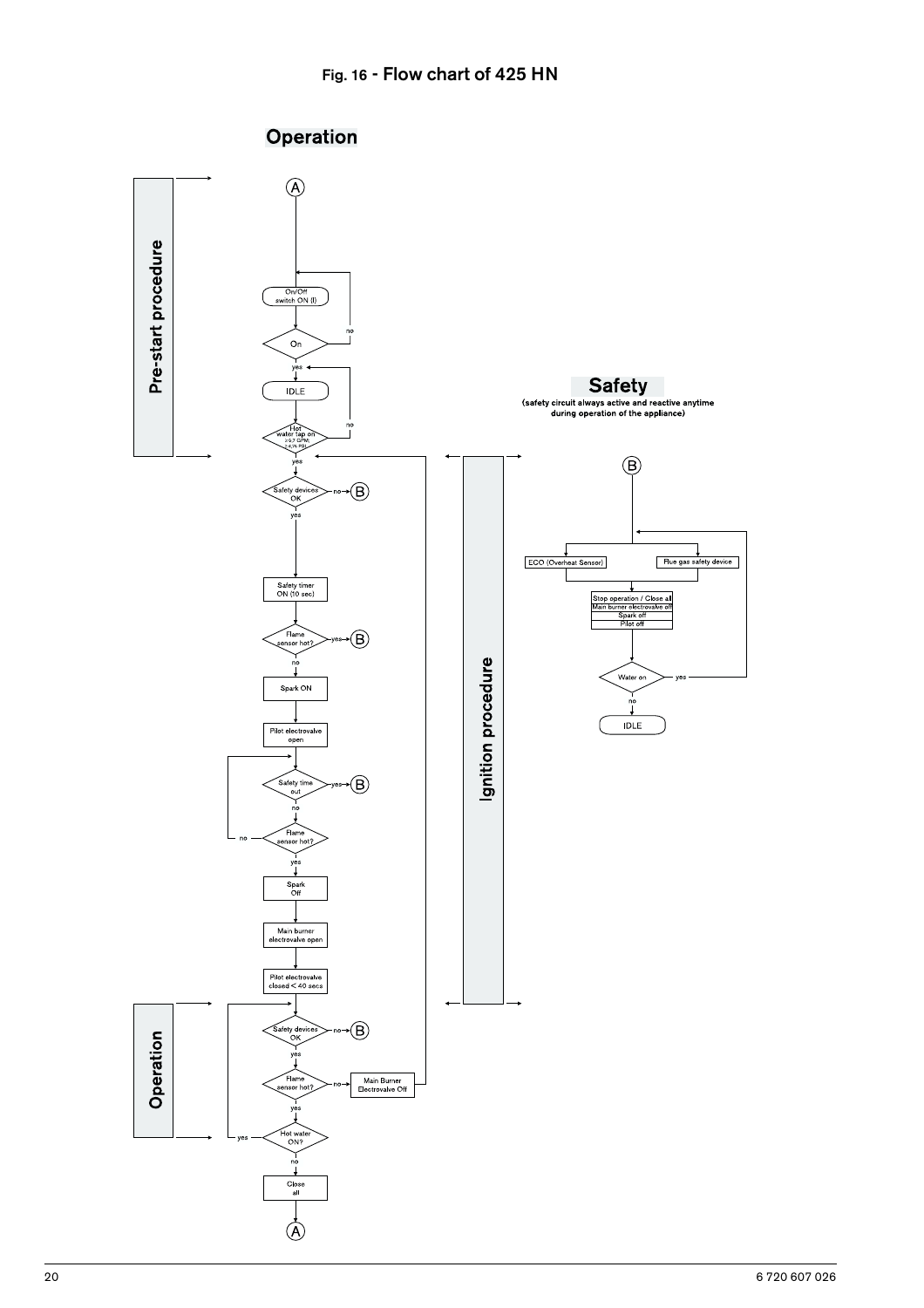# Fifteen Year Limited Warranty

#### **General**

BOSCH PRO water heaters are warranted by the Manufacturer (BOSCH) through Controlled Energy Corp. Controlled Energy Corp. (CEC) will furnish a replacement heat exchanger and will furnish a replacement of any other part which fails in normal use and service within the applicable periods specified below, in accordance with the terms of this warranty. The CEC replacement will be warranted for the unexpired portion of the original warranty. This warranty will be valid only for water heaters in possession of the original purchaser as recorded on the warranty card.

### The Heat Exchanger

If the heat exchanger fails within fifteen (15) years after the original installation and operation, CEC will furnish a replacement heat exchanger. However, if the water heater is installed in other than a single family dwelling this heat exchanger warranty is limited to two (2) years from date of original installation and operation.

#### Exceptions

This warranty will not apply:

1. to defects or malfunctions resulting from failure to properly install, operate or maintain the unit in accordance with the printed instructions provided;

2. to damage or abuse, accident, neglect or freezing and other acts of nature;

3. to damage resulting from operation with either the flame sensor rod or overheat sensor removed;

4. to failure of the heat exchanger resulting from the operation of the water heater in a corrosive atmosphere or at water temperatures exceeding the maximum rating, or if the water heater is not supplied with potable water;

5. to defects or damage cause by any attachment or modification, including any energy-saving device.

#### All Other Parts

If any other part fails within three (3) years after original installation and operation, CEC will furnish a replacement part free of charge.

### Shipping costs

In addition to supplying the replacement part(s), CEC will provide ground service delivery for these parts. Expedited or upgraded shipping will be charged to the customer.

### Service Labor Costs

This warranty does not cover any labor costs associated with service, removal or re-installation of part(s). All such costs must be borne by the Purchaser. Additionally, this warranty does not cover any labor costs associated with service, removal or re-installation of the original water heater or a replaced water heater.

Certain service labor allowances are available to PHCC member contractors, dependent on prior authorization by CEC.

NOTE: the water heater must be free of damaging scale deposits and not subject to gas pressures greater than those shown on the rating plate, which must not be altered, defaced or removed.

#### How to Make a Claim

Any claim for warranty parts should be made to your local dealer, distributor or to CEC. If CEC, please contact the Technical Support Department:

> Controlled Energy Corp. 340 Mad River Park Waitsfield, VT 05673 Phone: 866-330-2730 www.protankless.com

In most cases, the dealer or distributor will be able to promptly honor your claim and subsequently notify CEC. However, all replacements are made subject to validation by CEC of in-warranty coverage. The damaged or defective item must be made available in exchange for the replacement.

#### **Miscellaneous**

No one is authorized to make any other warranties on behalf of CEC. It is expressly understood that the replacement warranty of CEC shall be in lieu of any and all other warranties, express or implied, including warranties of merchantability or fitness for a particular use or purpose, and further that CEC shall not be liable for any loss or damage directly or indirectly arising from the use of the hot water heater, or for any consequential damages arising from such use (including damages from water leakage). CEC's sole liability with respect to any defect shall be for the replacement of the defective part(s). Some states do not allow such limitations and exclusions, so the above may not apply to you.

This warranty gives specific legal rights. You may also have other rights which vary from state to state.